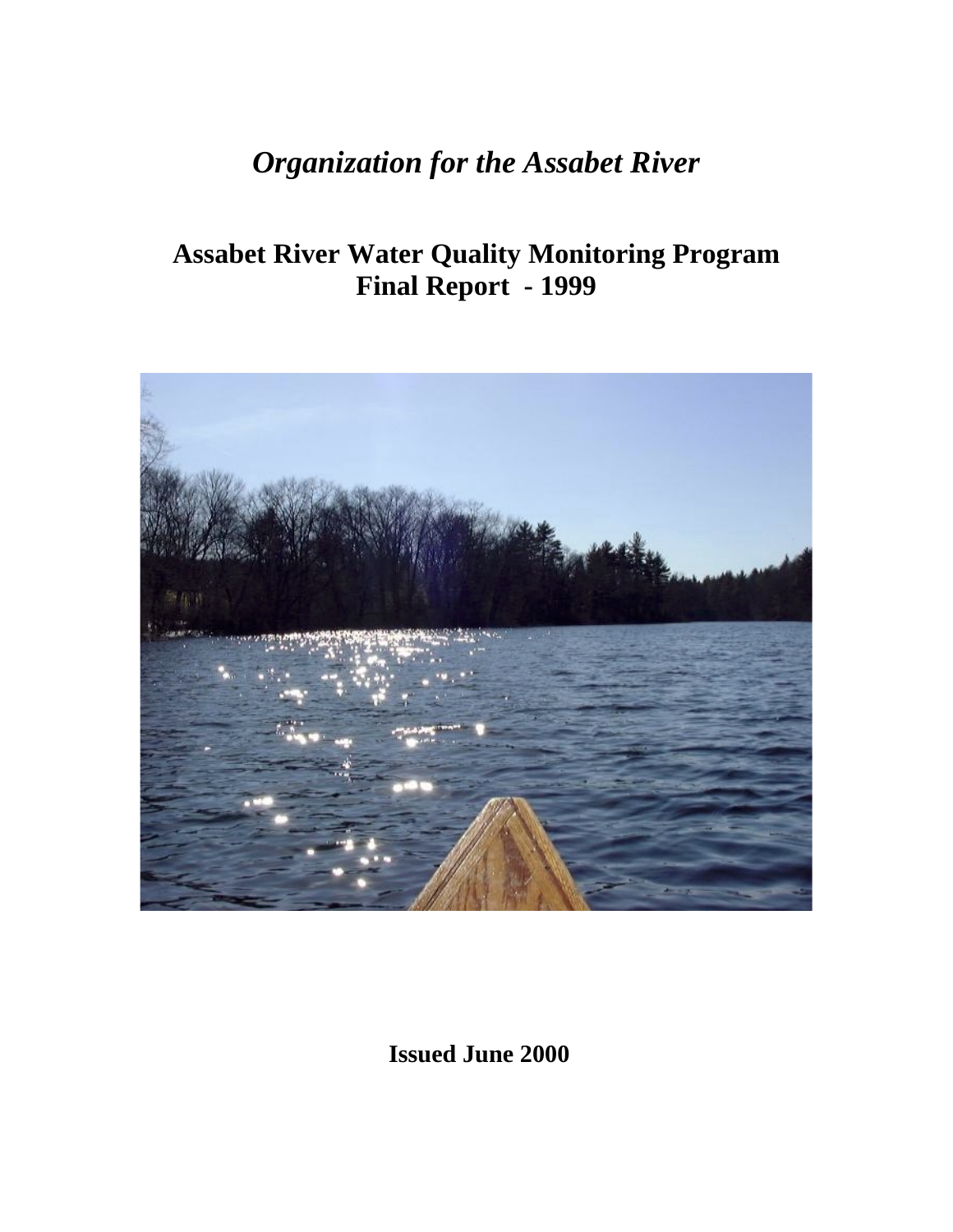#### **Acknowledgments**

OAR wishes to thank our many dedicated volunteers for their work in the field and on our board and advisory committees. We'd especially like to thank our 1999 water quality volunteers: Sue Beede, Jean Collins, Jennifer Chiapella, Red and Betty Couts, Donald Crowley, Steve Fogg, David Gray, Paul Goldman, Erik Hansen, Cindy Hutchison, Tim Lawson, Debbie Listernick, John Meyn, Matt Liebman, Mary Michelman, Michal Mueller, Doug Moffat, Marty Moran, Barbara Offenhartz, Len Rappoli, Amy Rice, Bill Schade, Lee Steppacher, and Jan Wright. For scientific review and editorial help, thanks to Sue Beede, Julia Blatt, Cindy Delpapa, Matt Liebman, Barbara Offenhartz, Nigel Pickering, and Peggy Savage.

We appreciate the support for our water quality sampling program from the towns of Acton, Maynard, Hudson, and Concord. Funding for this program also came from the MA Executive Office of Environmental Affairs, MA Coastal Zone Management, the National Park Service, Compaq Computer Corporation, and Stearns Foundation. In-kind services were provided by Thorstensen's Laboratory Inc. of Westford, and U.S. Environmental Rental Corporation of Waltham.

Author: Suzanne Flint, OAR Water Quality Coordinator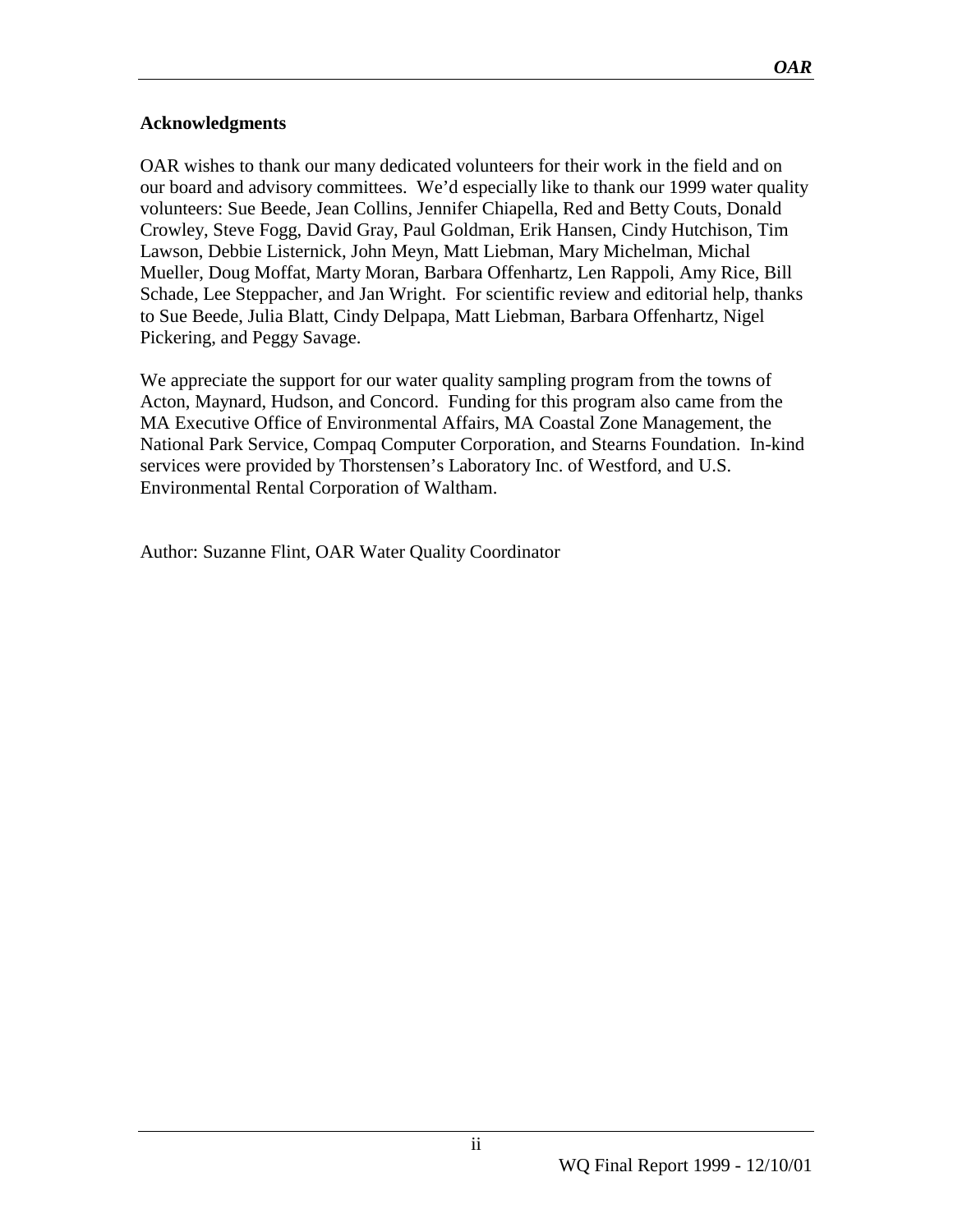### **Table of Contents**

|                                  | .21 |
|----------------------------------|-----|
|                                  |     |
| <b>Appendix - Data Summaries</b> |     |

#### **List of Figures and Tables**

| Figure 1: OAR Sampling 1999 Sites / Assabet River Watershed 7 |  |
|---------------------------------------------------------------|--|
|                                                               |  |
| Table 3: Massachusetts DEP Class B Water Quality Standards  9 |  |
|                                                               |  |
|                                                               |  |
|                                                               |  |
| Figure 3: Dissolved Oxygen Concentrations (AM and PM) 13      |  |
|                                                               |  |
|                                                               |  |
|                                                               |  |
|                                                               |  |
|                                                               |  |
|                                                               |  |
| Figure 10: Dissolved Oxygen Conc. - Ben Smith Impoundment 19  |  |
| Figure 11: Dissolved Oxygen Conc. - Powdermill Impoundment 19 |  |
|                                                               |  |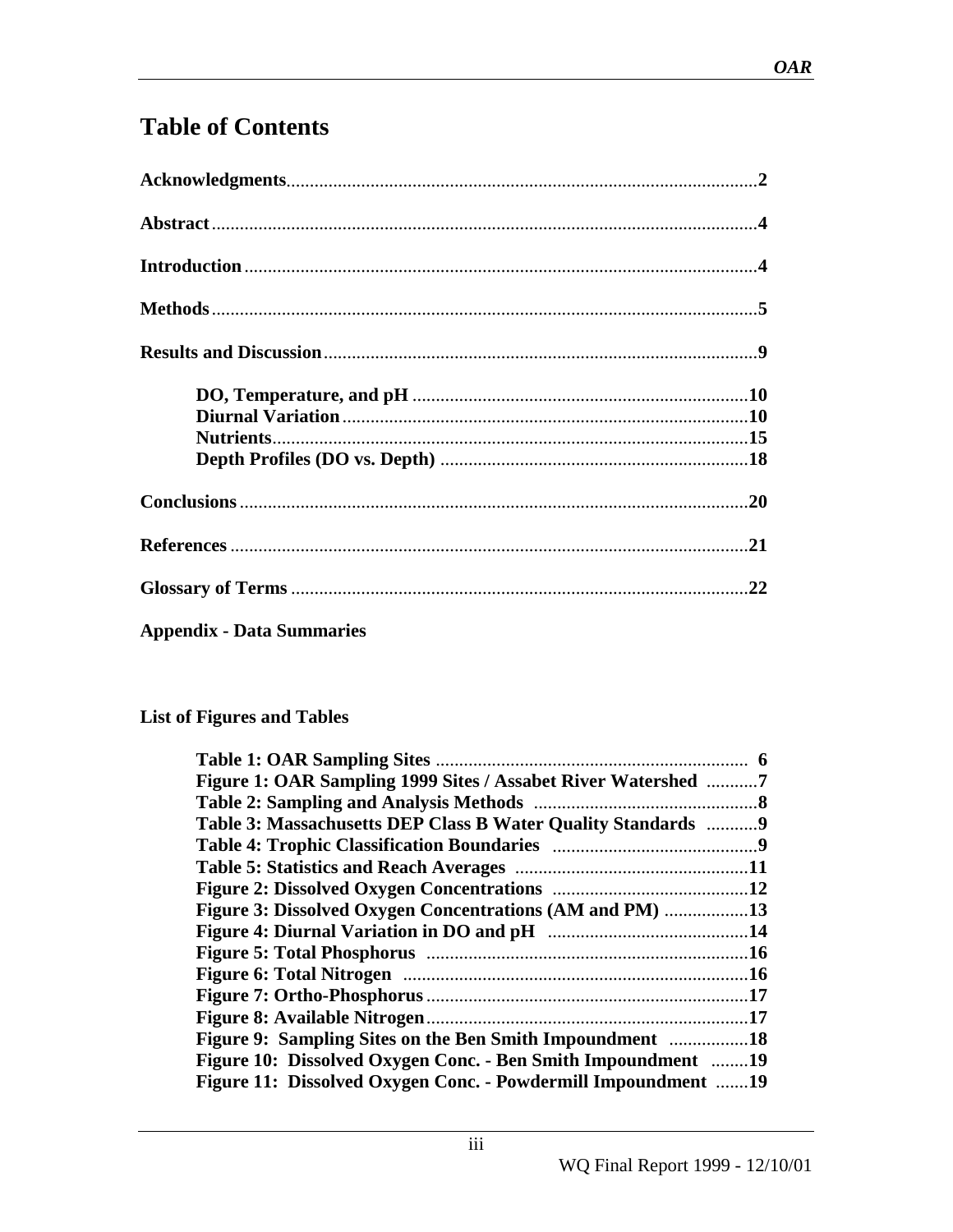#### **Abstract**

In 1999 the Organization for the Assabet River monitored water quality in the Assabet River between June and September, continuing to build the database of water quality information which informs OAR's advocacy for the river. Conditions indicative of intense eutrophication of the river were found throughout the river. High nutrient concentrations were measured all along the river, with the highest concentrations found in the upper reaches. Low morning dissolved oxygen (DO) concentrations and large diurnal variations in DO concentrations were measured all along the river, and tended to be associated with the slower moving sections. The effects of eutrophication were most intense in the impoundments. In an afternoon survey of the Ben Smith Impoundment in Maynard both extremely high and very low dissolved oxygen concentrations were measured. Both high (>125% saturation) and low DO concentrations are dangerous for fish and other aquatic organisms. Very low morning DO concentrations and large diurnal variations in DO were also measured in the Powdermill Impoundment. Because nutrient concentrations are so high in the Assabet, control and remediation must be approached on multiple fronts: reduce both point and non-point nutrient inputs to the river, protect baseflow, and assess sediment conditions.

#### **Introduction**

The Massachusetts Department of Environmental Protection (DEP) lists all sections of the Assabet River on the 303(d) List of Waters as failing to meet Class B water quality standards for warm waters (Table 3). The river suffers primarily from eutrophication caused by excess nutrients entering the river. These excess nutrients, phosphorus in particular, fuel nuisance algal and aquatic plant growth which interfere directly with recreational use of the river and cause large daily variations in the concentration of dissolved oxygen in the water, making the river poor habitat for aquatic life. When the algae and plants decay, they generate strong sewage-like odors and lower dissolved oxygen levels in the river.

The majority of these nutrients come from the seven wastewater treatment plants that discharge treated effluent into the Assabet River. Stormwater runoff and recycling of nutrients trapped in river sediments also contribute to the river's surfeit of nutrients. Dams have altered the river's hydrology, creating large, slow moving sections where nutrient-rich sediments have accumulated over many years. Such sediment accumulations become important long-term, internal sources of pollutants, which keep cycling phosphorus into the water column and are difficult to eliminate. The river's eutrophication problem is exacerbated by low flows, providing insufficient dilution of the wastewater treatment plant effluents.

In 1992, OAR initiated a water quality monitoring program to evaluate the impact of wastewater treatment plant upgrades, completed in the late 1980's, on the river's water quality. Since 1992, OAR has continued to collect baseline water quality data to document the overall condition of the river and assess the impact nutrient additions from a number of sources including: wastewater treatment plant effluent, Nashoba Brook (the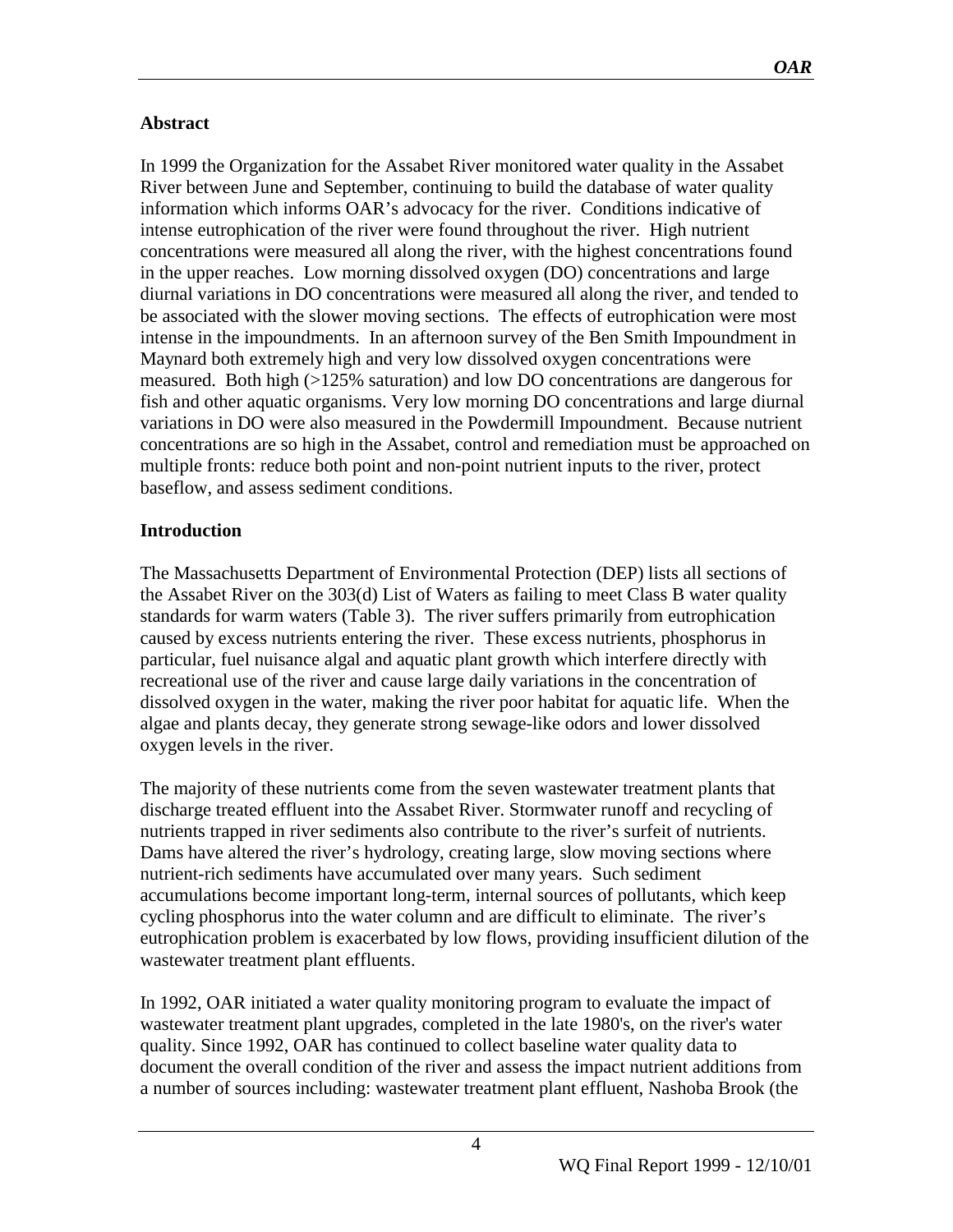largest of the Assabet's tributaries), and nutrient cycling from sediments. The information generated by OAR's water quality program helped to raise awareness throughout the watershed about the Assabet's nutrient problem, to point to the need for stricter phosphorus limits in the waste water treatment plant's NPDES permits, and to make a strong case for a Total Maximum Daily Loading (TMDL) study.

In July 1999, the state of Massachusetts and the US Army Corps of Engineers funded ENSR, a private consulting company, to carry out Phase 1 of the Assabet River TMDL Study. The goal of the Phase 1 study is to better define the river's eutrophication problem and to provide data that can be used to model the river in Phase 2 of the study. From their initial survey in July 1999 (ENSR, 1999), ENSR concluded that nutrient concentrations, both phosphorus and nitrogen species, were at levels indicative of nutrient saturation (i.e. neither nutrient limited plant growth) and that the Assabet is severely eutrophied.

The TMDL study is relevant to OAR's water quality monitoring program in several ways. OAR's water quality program can provide additional data for nutrient modeling, and, after the TMDL recommendations for controlling nutrient loads are implemented, OAR's program will monitor their effect on the river's condition.

The goals of OAR's 1999 water quality monitoring program were:

- (1) Continue collecting water quality data to understand long term trends in the Assabet River's condition, to assess whether the river meets Massachusetts Surface Water Quality Standards for Class B waters, and to assess the potential impact of any future changes in management of point and non-point pollution sources.
- (2) Provide sound scientific information to evaluate and, where appropriate, support or challenge regulatory decisions.
- (3) Provide water quality data useful in modeling nutrient loadings in the Assabet River as a part of the ongoing Total Maximum Daily Loading study.
- (4) Identify problem spots for further investigation by OAR or other appropriate agencies or organizations.
- (5) Promote stewardship of the river by increasing the number of volunteers participating in the program and expanding public knowledge of the program and its findings.

In support of these goals, a Quality Assurance Program Plan (OAR, 2000) documenting OAR's sampling methods and quality control measures was submitted to the EPA and received approval in April 2000. Water quality data collected under the approved QAPP may be used by EPA and DEP in making regulatory decisions and in modeling for the TMDL phase two study.

#### **Methods**

Twenty-nine trained volunteers and two OAR staff members monitored water quality at 24 stations along the main stem and at one station on Nashoba Brook, the largest tributary of the Assabet (Figure 1, Table 1). Sites are designated by rivermiles above the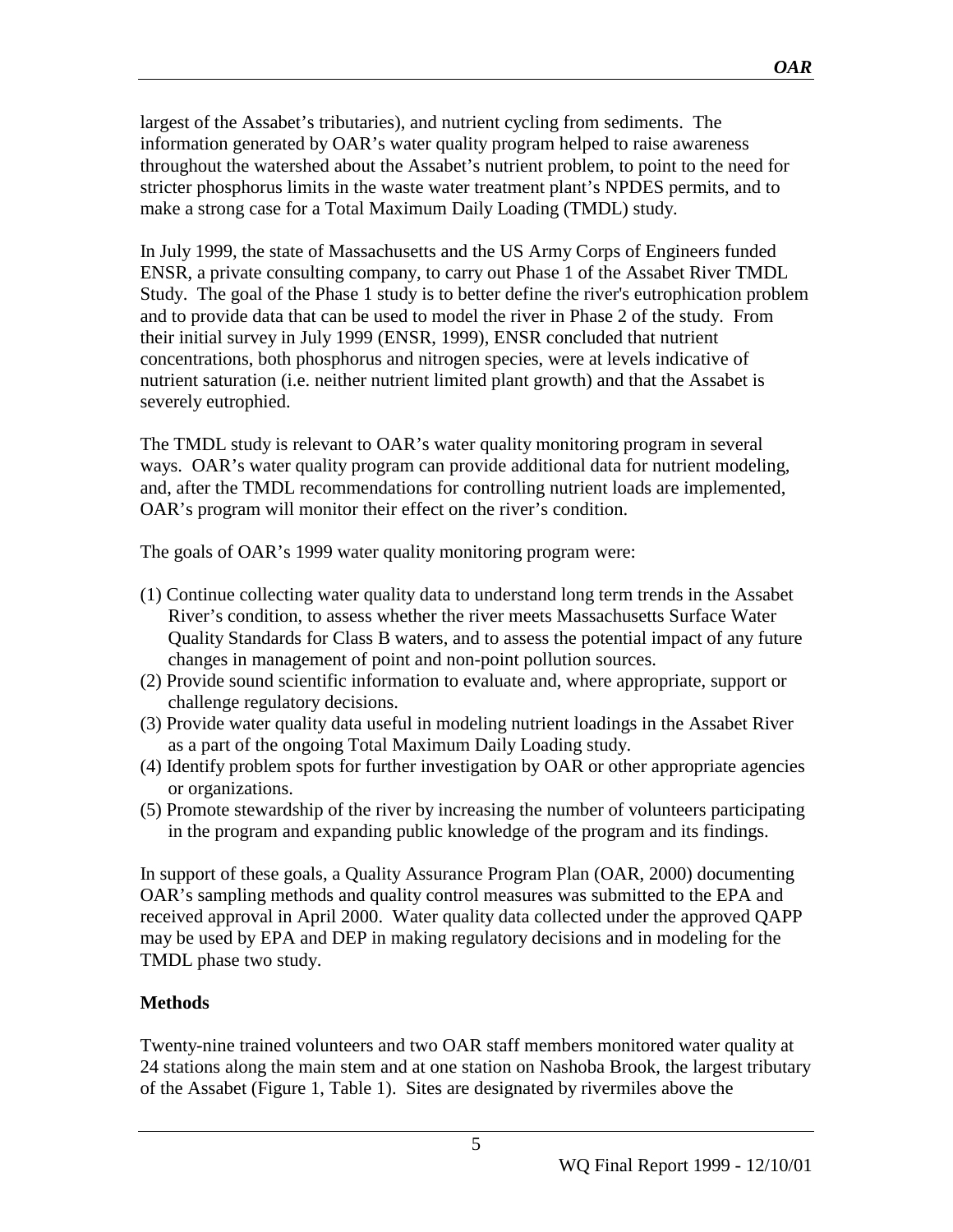confluence of the Assabet and Sudbury Rivers at Egg Rock in Concord. Samples (bottle samples, YSI measurements, gage readings and observations) were taken one Saturday morning (5:00 am - 9:00 am) each month in June, July, August, and September. In August, sampling was repeated in the afternoon  $\approx$  5:00 p.m. - 9:00 p.m.). Staff gages were read weekly at Cox Street, Damonmill, and the A1 Impoundment. Flow and stage readings from the USGS gage at Maynard were downloaded from the USGS web page twice a week.

In addition to the baseline monitoring program, two projects were undertaken in 1999. In July, depth profiles of dissolved oxygen were measured at five sites in the Ben Smith impoundment in Maynard (between White Pond Road and the Ben Smith dam) to investigate the dissolved oxygen levels in these impoundments during the growing season. In August, bottle samples and YSI measurements were taken in the morning and again in the evening to assess the diurnal variation in those parameters at all sites.

| <b>OAR</b>       |                                                  |           | <b>Water Quality Data Collected</b> |        |  |  |  |
|------------------|--------------------------------------------------|-----------|-------------------------------------|--------|--|--|--|
| Site #           | <b>OAR Site Description</b>                      | YSI       | <b>Bottle</b><br>Samples**          | Stage/ |  |  |  |
|                  |                                                  | readings* | <b>Flow</b>                         |        |  |  |  |
| A1               | gage at outflow or in impoundment                |           |                                     | Χ      |  |  |  |
| 31.0             | by Maynard St. bridge, Westboro                  | х         | X                                   |        |  |  |  |
| Sassacus         | off the end of Sassacus Dr.                      | X         |                                     |        |  |  |  |
| 30.1             | by Rte 9 East bridge, Westboro                   | X         | X                                   |        |  |  |  |
| 28.0             | by School Street bridge, Northboro               | Χ         | Χ                                   |        |  |  |  |
| 26.3             | above the dam at Rte 20, Northboro               | X         | X                                   |        |  |  |  |
| 25.3             | from Allen Street bridge, above dam, Northboro   | Χ         | X                                   |        |  |  |  |
| 24.2             | by Boundary Street bridge, Northb./Marlb.        | Χ         | X                                   |        |  |  |  |
| 23.8             | above dam off Robin Hill Road, Marlboro          | X         | X                                   |        |  |  |  |
| 22.0             | by Bridge St. bridge, Berlin                     | Χ         | Χ                                   |        |  |  |  |
| 19.6             | by Chapin Road bridge, Hudson                    | Χ         | X                                   |        |  |  |  |
| 18.2             | below Rte 85 bridge, Hudson center               | X         | X                                   |        |  |  |  |
| 16.2             | by Cox Street bridge, Hudson                     | X         | X                                   | X      |  |  |  |
| 14.4             | above Gleasondale dam Rte 62, Stow               | X         | X                                   |        |  |  |  |
| 13.4             | by Sudbury Road bridge, Stow                     | X         | X                                   |        |  |  |  |
| 9.5              | by White Pond Rd. bridge, Stow                   | X         | X                                   |        |  |  |  |
| 7.7              | by USGS gage, Rte 62, Maynard                    | X         | X                                   | X      |  |  |  |
| 6.5a             | concrete pad of old weir,, Powdermill dam, Acton | X         | X                                   |        |  |  |  |
| 6.5 <sub>b</sub> | from Old High St. bridge at dam, Acton           | Х         | Χ                                   |        |  |  |  |
| 6.3              | above Rte 62 near Acton Ford, Acton              | X         | X                                   |        |  |  |  |
| 4.7              | above old dam @ Damonmill., Concord              |           | X                                   |        |  |  |  |
| 4.4              | from Rte 62 bridge @ Damonmill, Concord          | X         |                                     | X      |  |  |  |
| 3.3              | by Rte 62 bridge near Donut Shoppe, Concord      | X         | X                                   |        |  |  |  |
| 2.6              | by Rte 2 bridge east of Assabet Ave., Concord    | X         | X                                   |        |  |  |  |
| T <sub>2.9</sub> | Nashoba Brook, by Comm. Ave. bridge, Concord     | X         | X                                   |        |  |  |  |
| 1.0              | below Dakins Brook, off Lowell Rd., Concord      | Х         | X                                   |        |  |  |  |

#### Table 1: OAR Sampling Sites

\* YSI readings: temperature, DO, pH, conductivity, and oxidation/reduction potential

\*\* Bottle Samples: TSS, BOD5, TP, ortho-P, TKN, nitrates, and ammonia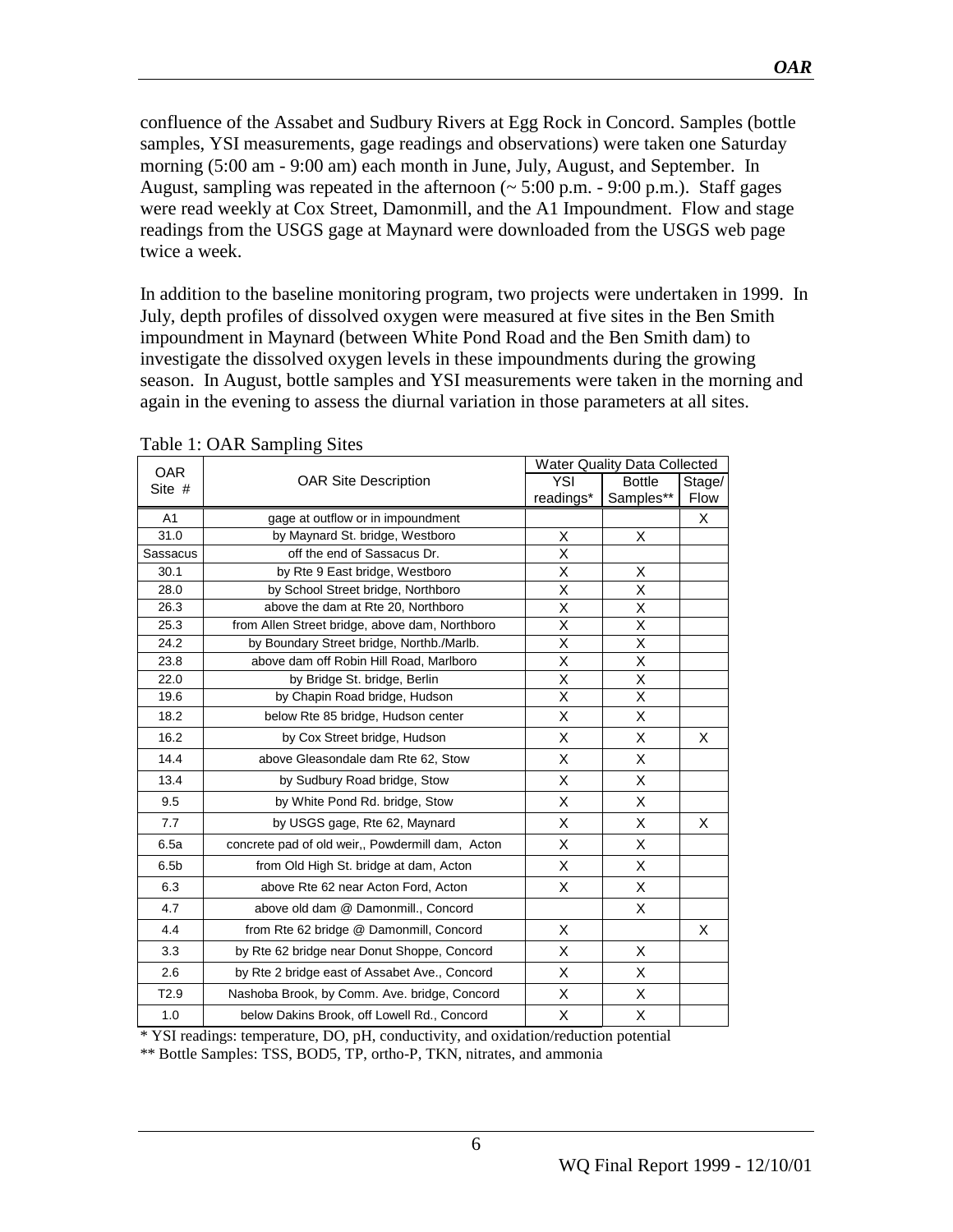

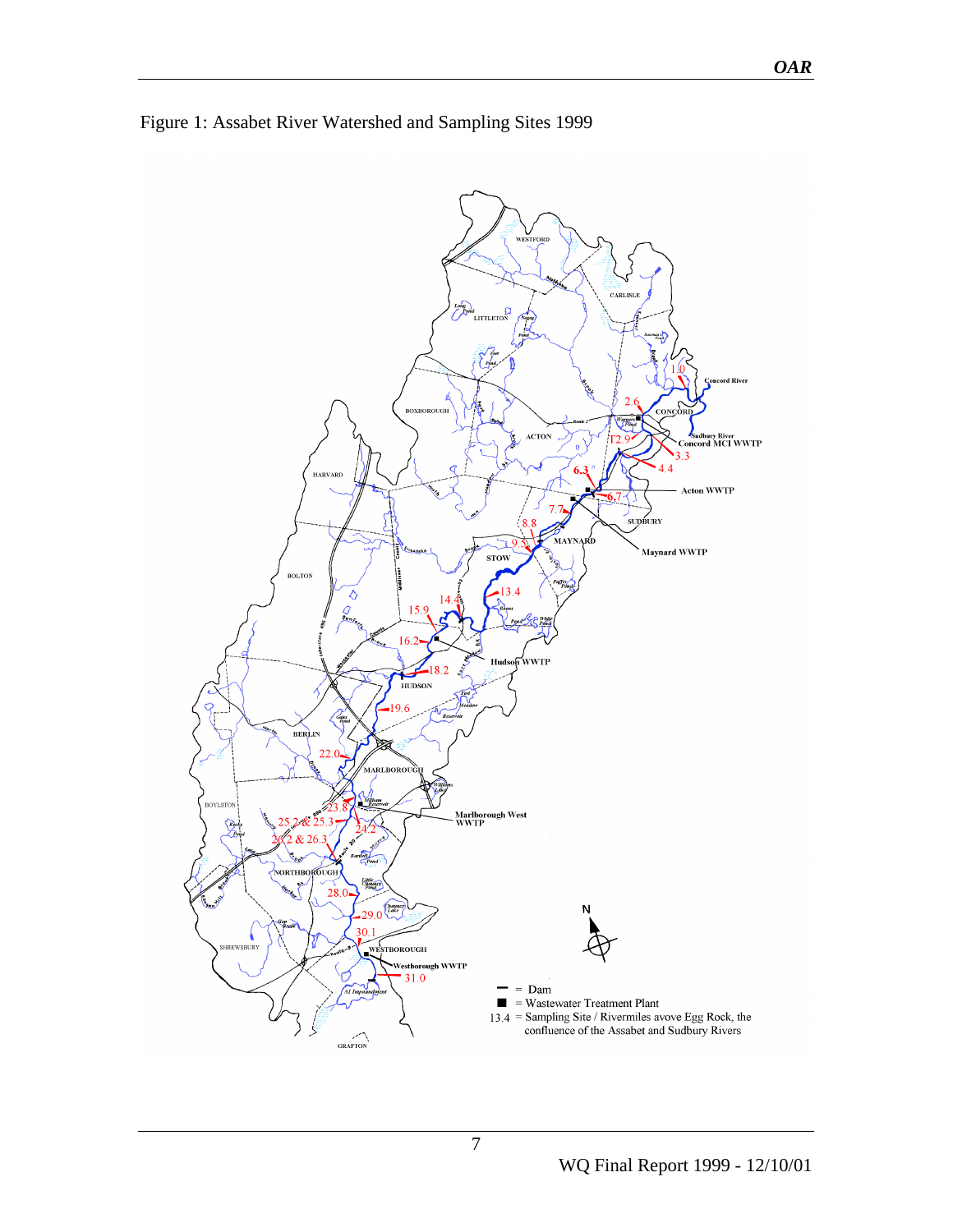Samples for nutrients, biochemical oxygen demand, and suspended solids, samples were taken using bottles supplied by the laboratories. Samples were stored on ice. Samples to be analysed by Thorstensen Laboratory were delivered to the laboratory within 4 hours. Total phosphorus samples to be analysed by the Environmental Analysis Laboratory were frozen within 4 hours of sampling and delivered to the lab within 8 weeks (holding time for the frozen samples is up to one year). Temperature, pH, dissolved oxygen, conductivity, and oxidation/reduction potential measurements were taken using multifunction YSI-6920 meters. To ensure that samples were representative of the bulk flow of the river in wadeable free-running sections, bottle samples were taken from the main flow of the river at mid-depth. Where the river was less than  $\sim$  10 ft. wide measurements with the YSI were taken at mid-depth in the main flow of the river; where the river was wider, measurements were taken mid-depth at the left, center, and right of the crosssection and the readings averaged. Where the river was not wadeable (sites 26.3, 25.3, 14.4, and 6.5a & b) bottle samples were taken from the top layer of the water column (less than  $\sim$  1 foot depth), and YSI measurements were taken in the top, middle and bottom layers by sampling from the bridges with a 50-foot cable extension.YSI readings from the several depths are reported as averages when there is no significant difference among the readings. Ten percent field duplicate samples were taken and are reported here as an average of the two measurements. Table 2 summarizes the parameters measured, laboratory methods and equipment used. A detailed description of sampling methods and quality control measures is available in the QAPP (OAR, 2000).

| <b>Analysis</b><br><b>Sample</b><br><b>Parameter</b><br>Method #<br>Type |         | <b>Measurement</b><br><b>Range/Detection</b><br>Limits | <b>Sampling</b><br>Equipment | Laboratory |                                                     |
|--------------------------------------------------------------------------|---------|--------------------------------------------------------|------------------------------|------------|-----------------------------------------------------|
| Temperature                                                              | in-situ |                                                        | $-5 - 45^{\circ}$ C          | YSI 6920   | ---                                                 |
| pH                                                                       | in-situ |                                                        | $0$ to 14 units              | YSI 6920   |                                                     |
| Dissolved oxygen                                                         | in-situ |                                                        | $0 - 50$ mg/L                | YSI 6920   | ---                                                 |
| Conductivity                                                             | in-situ | ---                                                    | 0 to $100 \text{ mS/cm}$     | YSI 6920   | ---                                                 |
| Oxid./reduction potential                                                | in-situ | $- - -$                                                | -999 to 999 mV               | YSI 6920   | ---                                                 |
| <b>Total Suspended Solids</b><br>(TSS)                                   | grab    | EPA $160.2a$                                           | $> 1.0$ mg/L                 | bottle     | Thorstensen Laboratory Inc.                         |
| Biochemical Oxygen<br>Demand (BOD5)                                      | grab    | EPA 405.1                                              | $>1.0$ mg/L                  | bottle     | Thorstensen Laboratory Inc.                         |
| <b>Total Phosphorus</b><br>(Thorstensen)                                 | grab    | EPA 365.2                                              | $0.01 - 1.0$ mg/L            | bottle     | Thorstensen Laboratory Inc.                         |
| Total Phosphorus (Env.<br>Labs)                                          | grab    | 4500-P E <sup>b</sup>                                  | $0.003 - 0.5$ mg/L           | bottle     | Environmental Analysis Lab,<br><b>UMass Amherst</b> |
| ortho - Phosphate                                                        | grab    | EPA 365.2                                              | $0.01 - 1.0$ mg/L            | bottle     | Thorstensen Laboratory Inc.                         |
| Total Kjeldahl Nitrogen                                                  | grab    | EPA 351.3                                              | $0.05 - 100$ mg/L            | bottle     | Thorstensen Laboratory Inc.                         |
| <b>Nitrates</b>                                                          | grab    | EPA 352.1                                              | $0.01 - 10$ mg/L             | bottle     | Thorstensen Laboratory Inc.                         |
| Ammonia                                                                  | grab    | EPA 350.3                                              | $0.03 - 10$ mg/L             | bottle     | Thorstensen Laboratory Inc.                         |

|  |  | Table 2: Sampling and Analysis Methods |  |
|--|--|----------------------------------------|--|
|--|--|----------------------------------------|--|

a USEPA, 1983.

<sup>b</sup> American Public Health Association, 1995.

In previous years pH was measured in the lab from bottle samples. In 1999 pH was measured in the field (along with temperature, DO, conductivity and ORP) using the YSI 6920 meters. A study of the two methods was done in June to ensure that the measurements would be comparable. The average difference between measurements was 0.13 pH units, which is well within the acceptable range (0.20 pH units) for duplicate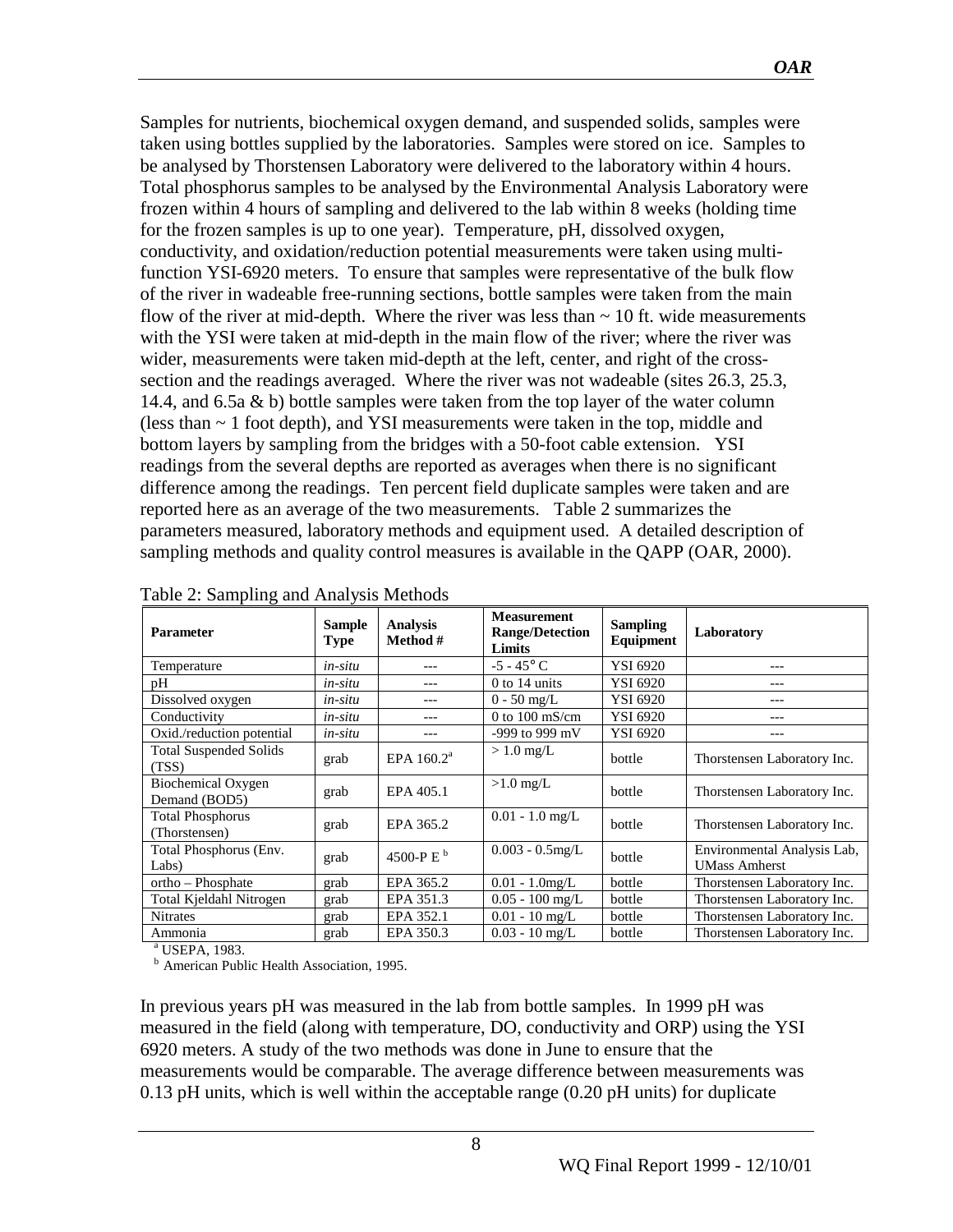samples. Therefore the methods were deemed comparable and pH measurements taken in previous years may be readily compared with those taken in 1999.

Water quality measurements were compared with the Massachusetts Water Quality Standards for Class B warm waters (Table 3). All segments of the Assabet are designated Class B warm waters. For nutrient concentrations (where the Massachusetts Class B standard is narrative) results were compared with suggested trophic status boundaries (Table 4) in EPA Draft Nutrient Criteria Technical Guidance Manual: Rivers and Streams (EPA, 1999) and EPA Nutrient Criteria Technical Guidance Manual: Lakes and Reservoirs (EPA, 2000).

| <b>Parameter</b> | <b>Standard</b>                                                                                                                                |
|------------------|------------------------------------------------------------------------------------------------------------------------------------------------|
| Dissolved oxygen | 5.0 mg/l and 60% saturation                                                                                                                    |
| pH               | $6.5 - 8.3$ for inland waters                                                                                                                  |
| <b>Nutrients</b> | "control cultural eutrophication"                                                                                                              |
| Temperature      | 28.3° C and $\Delta < 2.8$ ° C                                                                                                                 |
| Solids           | Not impair use, cause aesthetically<br>objectionable conditions, impair benthic<br>biota, or degrade the chemical composition of<br>the bottom |

Table 3: Massachusetts DEP Class B Water Quality Standards\*

\* MADEP. 1993. Massachusetts Surface Water Quality Standards - 314 CMR 4.00 1993

| <b>System</b>                    | <b>Parameter</b>    | Oligotrophic -<br>mesotrophic boundary<br>(mg/L) | Mesotrophic - eutrophic<br>boundary (mg/L) |
|----------------------------------|---------------------|--------------------------------------------------|--------------------------------------------|
| Rivers and                       | Total Phosphorus *  | 0.025                                            | 0.075                                      |
| <b>Streams</b>                   | Total Nitrogen *    | 0.70                                             | 1.50                                       |
| Lakes and<br><b>Impoundments</b> | Total Phosphorus ** | 0.01                                             | 0.02                                       |

Table 4: Trophic Classification Boundaries

\* adapted from USEPA, 1999.

\*\* adapted from USEPA. 2000.

#### **Results and Discussion**

Monthly summary statistics and averages for the upper and lower reaches of the river are presented in Table 5. These statistics were calculated for surface waters and running sections along the length of the river (depth profiles for the Ben Smith and Powdermill Impoundments are discussed below). Site 7.7 (Route 62, Maynard) was selected as the dividing point between the upper and lower reaches because the nutrient concentrations, nitrates in particular, are markedly lower below site 7.7 and because flow is measured at the USGS Maynard gage at this site.

Site 31.0 (Maynard Street, Westborough), the site nearest the headwaters of the Assabet and above the first wastewater treatment plant discharge, is the least impacted. The upper reach of the river is from site 30.1 (Route 9, Westborough) to site 7.7 (Route 62,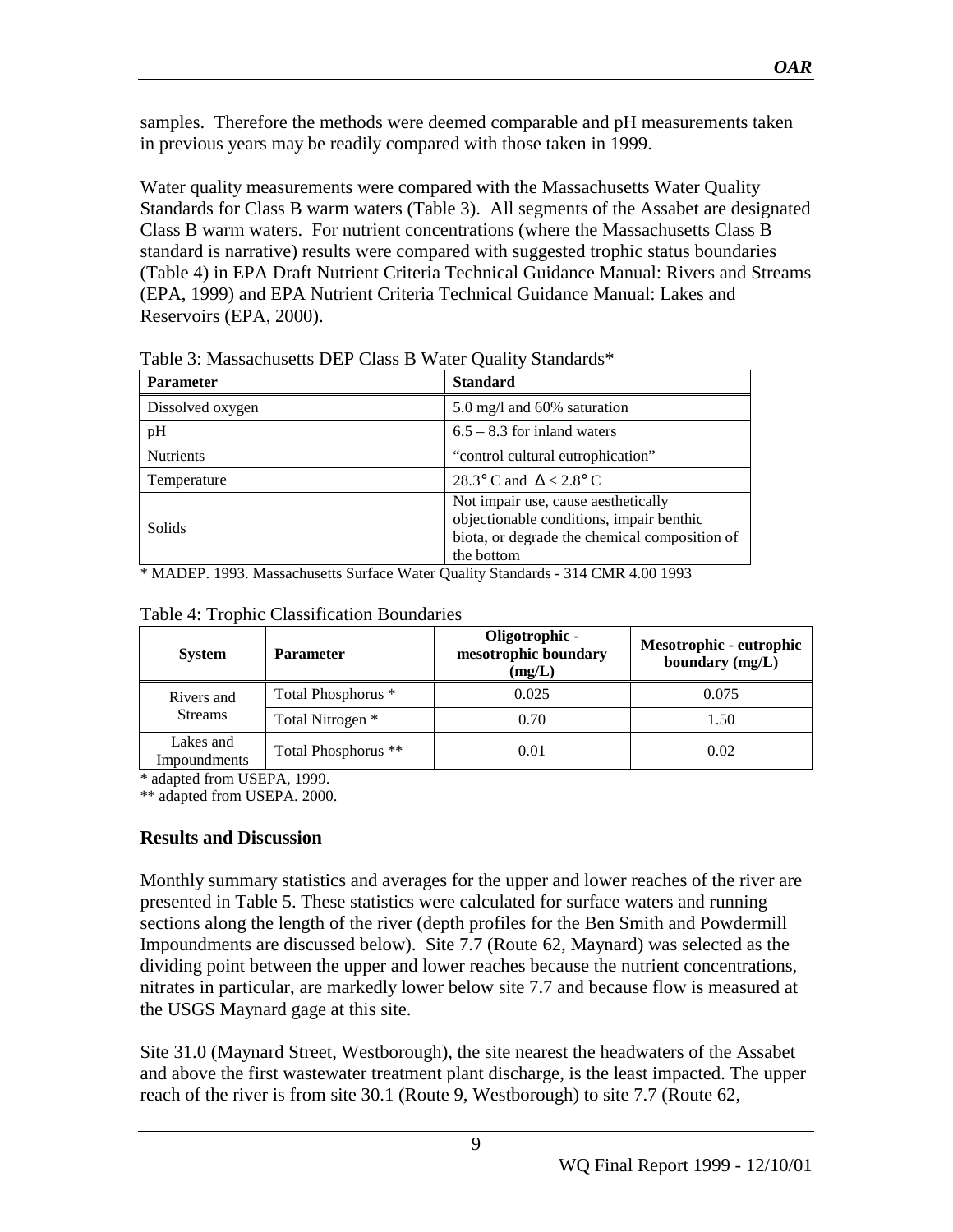Maynard). The lower reach of the river is from site 7.7 (Route 62, Maynard) to site 1.0 (near the outlet of Dakins Brook, Concord). Site T2.9 is on Nashoba Brook, Concord, between Warners Pond and the Assabet River; Nashoba Brook is the Assabet's largest tributary. Individual parameters are discussed below. Full monthly summaries of the water quality data are attached in the Appendix.

#### *DO, Temperature, and pH:*

Dissolved oxygen, temperature, pH, conductivity, and oxidation-reduction potential (ORP) measurements were taken in June, July, August, and September between 4am - 8am, when daily dissolved oxygen concentrations are expected to be at their lowest.

Temperatures ranged from 16.7 - 24.9  $\degree$  C, meeting the water quality standard of 28.3  $\degree$  C for Class B warm waters. However, in August and September the temperature change between sites 31.0 and 30.1 (above and below the Westborough waste water treatment plant) exceeded the water quality standard, a change of  $> 2.8^{\circ}$  C. Warmer temperatures along the river were generally associated with the slower moving sections and impoundments. pH measurements ranged from 6.57 to 7.67 units, which met the Class B standards.

Dissolved oxygen (DO) concentrations are generally at their lowest between 5 am - 8 am after plant and microbial respiration has been removing oxygen from the water column during the night. Low morning concentrations and large diurnal variations in DO indicate eutrophic conditions. Figure 2, morning DO concentrations in July, shows a typical distribution of low DO values along the river. DO concentrations below 5.0 mg/L were found all along the river, especially in the slower-moving sections. During the lowest river flows, in July and August, almost half the stations surveyed failed to meet the water quality standard (5.0 mg/L and 60% saturation) for DO. Five of 22 sites in June, 11 of 21 sites in July, 13 of 25 sites in August, and 1 site (30.1 below the Westborough WWTP) of 24 sites in September failed to meet the water quality standard. Morning DO concentrations in the running river sections and top layers of the impoundments ranged from  $3.06 - 8.81$  mg/L in June,  $3.79 - 10.84$  mg/L in July,  $1.28 -$ 8.87 mg/L in August, and 4.87 - 9.11 mg/L in September.

#### *Diurnal Variation:*

In August, morning and afternoon samples were taken to assess diurnal variation. Large changes in dissolved oxygen concentrations were measured all along the river. The most significant diurnal variations measured were in dissolved oxygen and pH. Figure 3 shows morning and afternoon values for dissolved oxygen. While 13 of the 25 sites measured failed to meet the water quality standard for DO in the morning, by afternoon DO at all the sites re-tested was above 6.0 mg/L. The diurnal change in DO was relatively large (> 4.0 mg/L) at 9 sites. The largest changes in pH were generally associated with the largest swings in DO and were likely due to photosynthetic activity. Figure 4 plots changes in dissolved oxygen against changes in pH. Diurnal variation in the other parameters measured (temperature, nutrients, and total suspended solids) was less significant.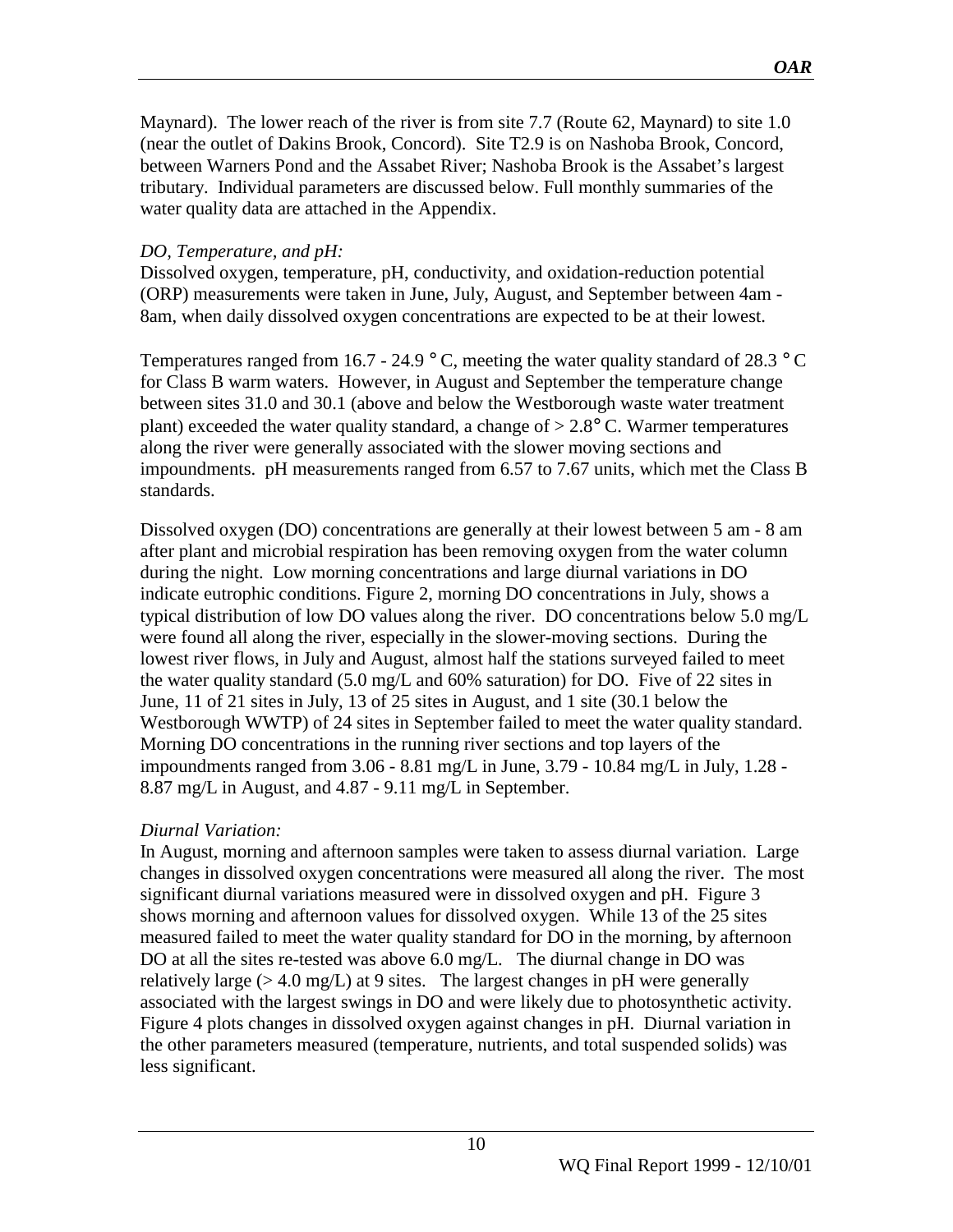### Table 5: **Statistics and Reach Averages**

|           |                  |                        | Statistics and Reach Averages (running river sections and impoundment surface waters) |                          |                   |      |                      |                         |                          |                           |                   |                      |                              |                |                             |                  |
|-----------|------------------|------------------------|---------------------------------------------------------------------------------------|--------------------------|-------------------|------|----------------------|-------------------------|--------------------------|---------------------------|-------------------|----------------------|------------------------------|----------------|-----------------------------|------------------|
| Dates     |                  | Sample Locations       | Water<br>Temp<br>(OC)                                                                 | D <sub>O</sub><br>(mq/L) | <b>DO%</b><br>Sat | pH   | <b>TSS</b><br>(mq/L) | Total<br>Phos<br>(mq/L) | Ortho-<br>Phos<br>(mq/L) | <b>Nitrates</b><br>(mq/L) | Ammonia<br>(mq/L) | <b>TKN</b><br>(mq/L) | Avail.<br>Nitrogen<br>(mq/L) | Avail.<br>N: P | Total<br>Nitrogen<br>(mq/L) | TN:TP            |
|           | All              | Maximum                | 24.9                                                                                  | 8.81                     | 97.6              | 7.54 | 20.0                 | 0.56                    |                          | 5.1                       | 0.12              |                      |                              |                |                             |                  |
|           | All              | Minimum                | 18.2                                                                                  | 3.06                     | 35.9              | 6.71 | 4.0                  | 0.03                    |                          | 0.30                      | 0.03              |                      |                              |                |                             |                  |
|           | 31.0             | Maynard St., Westboro  | 18.2                                                                                  | 8.81                     | 93.1              | 7.39 | 17.0                 | 0.03                    |                          | 1.0                       | 0.06              |                      |                              |                |                             |                  |
| June      | 30.1<br>$-7.7$   | Rte 9 to Maynard Gage  | 21.8                                                                                  | 5.85                     | 66.4              | 7.14 | 9.5                  | 0.28                    |                          | 3.0                       | 0.07              |                      |                              |                |                             |                  |
|           | $7.7 - 1.0$      | Maynard Gage to Dakins | 23.0                                                                                  | 6.17                     | 71.6              | 7.36 | 10.2                 | 0.17                    |                          | 0.77                      | 0.06              |                      |                              |                |                             |                  |
|           | T <sub>2.9</sub> | Nashoba Brook          | 23.4                                                                                  | 5.27                     | 73.1              | 7.17 | 11.0                 | 0.07                    |                          | 0.30                      | 0.07              |                      |                              |                |                             |                  |
|           | All              | Maximum                | 26.6                                                                                  | 10.84                    | 133.7             | 9.05 | 23.0                 | 0.90                    | 0.71                     | 6.2                       | 0.11              | 0.95                 | 6.3                          | 99.0           | 6.98                        | 37.1             |
|           | All              | Minimum                | 21.0                                                                                  | 3.79                     | 45.2              | 6.65 | 1.0                  | 0.04                    | 0.01                     | 0.10                      | 0.03              | 0.43                 | 0.19                         | 1.2            | 0.83                        | 2.7              |
| July      | 31.0             | Maynard St., Westboro  | 21.0                                                                                  | 8.14                     | 89.5              | 7.31 | 3.0                  | 0.04                    | 0.01                     | 0.90                      | 0.05              | 0.55                 | 0.99                         | 99.0           | 1.49                        | 37.1             |
|           | $30.1 - 7.7$     | Rte 9 to Maynard Gage  | 24.4                                                                                  | 5.65                     | 67.2              | 7.24 | 9.2                  | 0.39                    | 0.30                     | 3.9                       | 0.06              | 0.75                 | 3.9                          | 16.5           | 4.63                        | 13.8             |
|           | $7.7 - 1.0$      | Maynard Gage to Dakins | 24.6                                                                                  | 4.96                     | 59.3              | 7.23 | 5.5                  | 0.24                    | 0.15                     | 0.50                      | 0.06              | 0.57                 | 0.57                         | 3.7            | 1.08                        | 4.6              |
|           | T <sub>2.9</sub> | Nashoba Brook          | 26.6                                                                                  | 5.30                     | 65.3              | 7.24 | 12.0                 | 0.06                    | < 0.01                   | 0.30                      | 0.07              | 0.80                 | 0.37                         | 37.0           | 1.11                        | 18.5             |
|           | All              | Maximum                | 23.1                                                                                  | 8.87                     | 102.3             | 7.67 | 66.0                 | 1.04                    | 0.81                     | 7.6                       | 0.25              | 1.2                  | 7.8                          | 43.0           | 8.60                        | 12.8             |
|           | All              | Minimum                | 16.7                                                                                  | 1.28                     | 14.6              | 6.71 | 1.0                  | 0.12                    | 0.09                     | 0.25                      | 0.04              | 0.36                 | 0.31                         | 3.5            | 0.61                        | 1.8              |
| August AM | 31.0             | Maynard St., Westboro  | 16.7                                                                                  | 7.51                     | 71.3              | 7.42 | 4.0                  | 0.12                    | < 0.01                   | 0.39                      | 0.04              | 0.58                 | 0.43                         | 43.0           | 0.97                        | 8.1              |
|           | 30.1<br>$-7.7$   | Rte 9 to Maynard Gage  | 20.9                                                                                  | 5.86                     | 63.6              | 7.15 | 5.5                  | 0.54                    | 0.35                     | 4.0                       | 0.08              | 1.03                 | 4.0                          | 14.7           | 5.00                        | 9.4              |
|           | $7.7 - 1.0$      | Maynard Gage to Dakins | 21.3                                                                                  | 4.79                     | 53.4              | 7.13 | 13.1                 | 0.43                    | 0.19                     | 0.80                      | 0.13              | 0.69                 | 0.93                         | 5.1            | 1.49                        | 3.9              |
|           | T <sub>2.9</sub> | Nashoba Brook          | 22.9                                                                                  | 6.02                     | 68.9              | 7.21 | 4.7                  | 0.17                    | < 0.01                   | 0.25                      | 0.06              | 0.36                 | 0.31                         | 31.0           | 0.61                        | 3.6              |
|           | All              | Maximum                | 21.9                                                                                  | 11.05                    | 119.4             | 7.72 | 8.0                  | 1.2                     | 0.94                     | 7.3                       | 0.30              | 0.83                 | 7.4                          | 48.6           | 7.90                        | 42.5             |
| August PM | All              | Minimum                | 19.0                                                                                  | 6.03                     | 66.5              | 6.80 | 1.0                  | 0.02                    | < 0.01                   | 0.20                      | 0.04              | 0.38                 | 0.28                         | 3.7            | 0.59                        | $\overline{3.7}$ |
|           | 31.0             | Maynard St., Westboro  |                                                                                       |                          |                   |      | 8.0                  | 0.02                    | < 0.01                   | 0.38                      | 0.04              | 0.47                 | 0.42                         | 42.0           | 0.85                        | 42.5             |
|           | 30.1<br>$-7.7$   | Rte 9 to Maynard Gage  | 20.4                                                                                  | 8.59                     | 95.3              | 7.21 | $\overline{3.0}$     | 0.53                    | 0.35                     | $\overline{3.9}$          | 0.09              | 0.65                 | 4.0                          | 16.1           | 4.56                        | 9.0              |
|           | $7.7 - 1.0$      | Maynard Gage to Dakins | 19.8                                                                                  | 9.13                     | 99.9              | 7.45 | 3.9                  | 0.29                    | 0.17                     | 0.86                      | 0.15              | 0.52                 | 1.0                          | 6.5            | 1.38                        | 4.8              |
|           | T <sub>2.9</sub> | Nashoba Brook          | $\overline{21.1}$                                                                     | 8.88                     | 99.8              | 7.60 | $\overline{3.0}$     | 0.08                    | < 0.01                   | 0.21                      | 0.07              | 0.38                 | 0.28                         | 28.0           | 0.58                        | 7.4              |
|           | All              | Maximum                | 19.5                                                                                  | 9.11                     | 94.3              | 7.19 | 17.0                 | 0.6                     | 0.56                     | 6.3                       | 0.18              | 1.4                  | 6.4                          | 77.0           | 7.20                        | 24.8             |
|           | All              | Minimum                | 15.3                                                                                  | 4.87                     | 52.5              | 6.57 | 2.0                  | 0.05                    | 0.02                     | 0.45                      | 0.05              | 0.59                 | 0.60                         | 8.0            | 1.20                        | 7.7              |
| Sept.     | 31.0             | Maynard St., Westboro  | 15.3                                                                                  | 8.65                     | 84.9              | 7.19 | 2.0                  | 0.05                    | < 0.01                   | 0.74                      | < 0.03            | 0.60                 | 0.80                         | 77.0           | 1.30                        | 24.8             |
|           | $-7.7$<br>30.1   | Rte 9 to Maynard Gage  | 17.6                                                                                  | 7.42                     | 77.0              | 6.82 | 9.0                  | 0.25                    | 0.20                     | 2.6                       | 0.11              | 0.84                 | 2.7                          | 14.1           | 3.40                        | 14.1             |
|           | $7.7 - 1.0$      | Maynard Gage to Dakins | 18.2                                                                                  | 7.89                     | 83.5              | 6.75 | 10.5                 | 0.17                    | 0.13                     | 0.94                      | 0.14              | 1.0                  | 1.1                          | 8.6            | 2.00                        | 11.5             |
|           | T <sub>2.9</sub> | Nashoba Brook          | 18.1                                                                                  | 8.02                     | 84.7              | 6.57 | 4.0                  | 0.06                    | 0.02                     | 0.45                      | 0.11              | 0.78                 | 0.60                         | 28.0           | 1.20                        | 20.5             |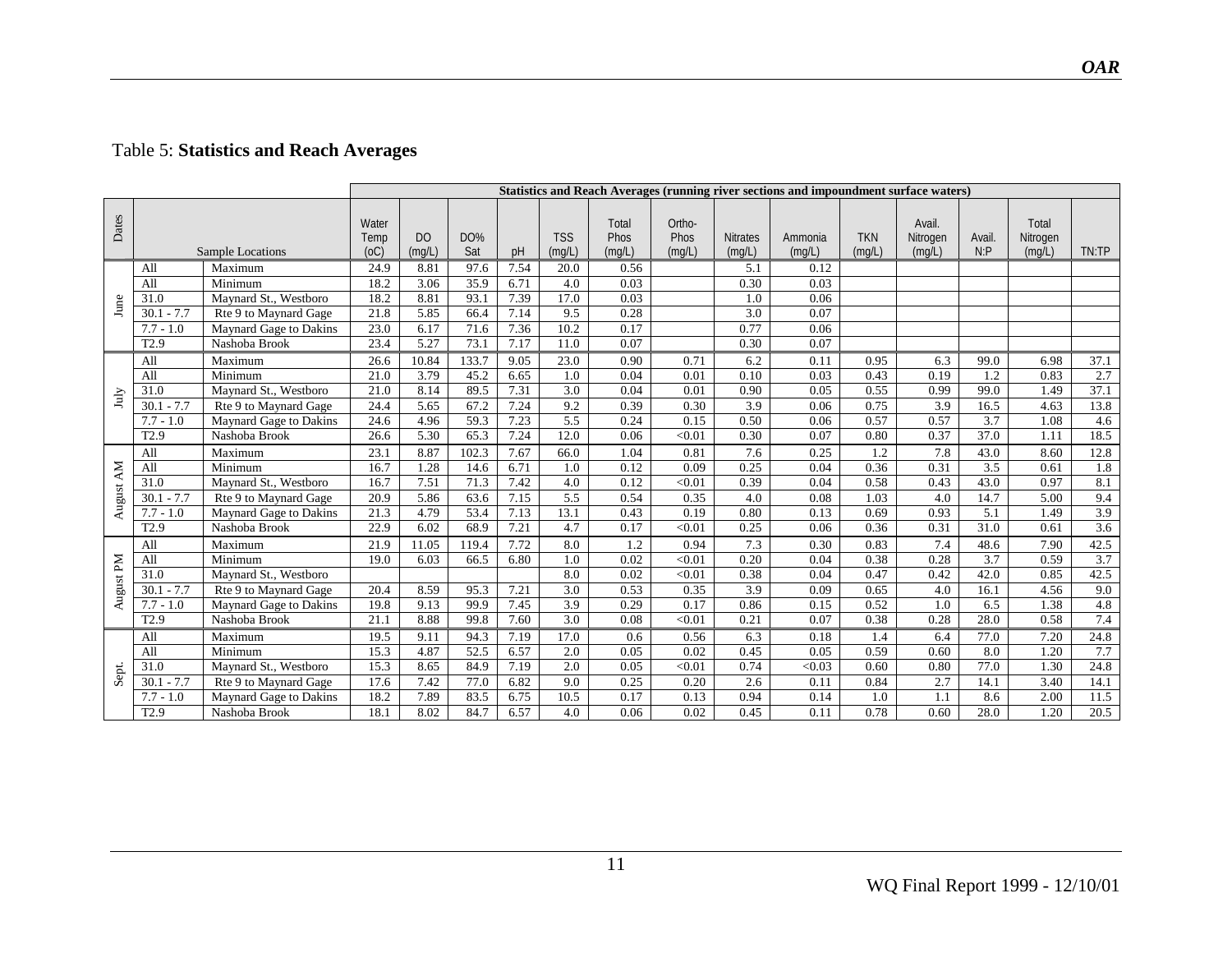Figure 2: **Dissolved Oxygen Concentrations**

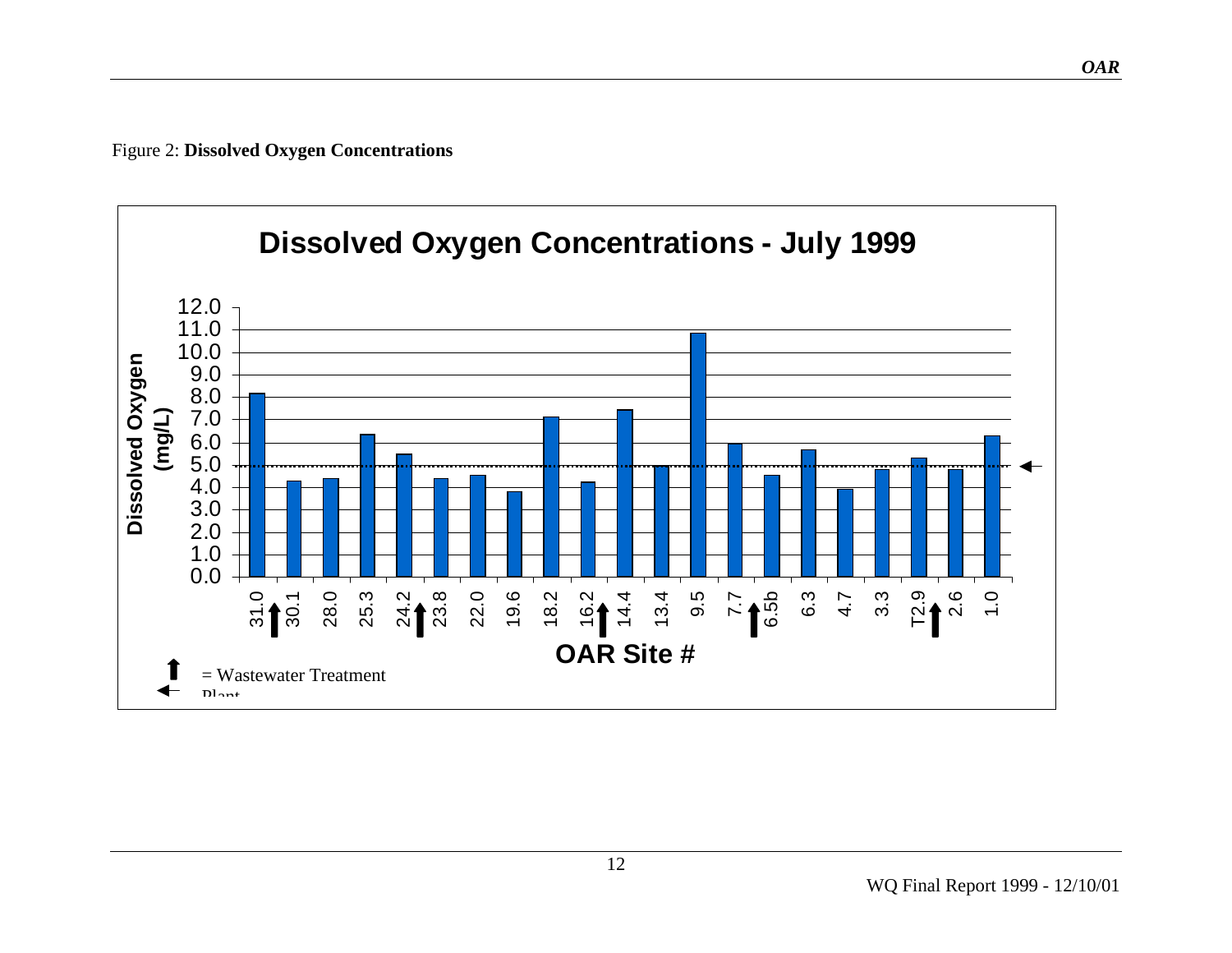Figure 3: **Dissolved Oxygen Concentrations (AM and PM)**

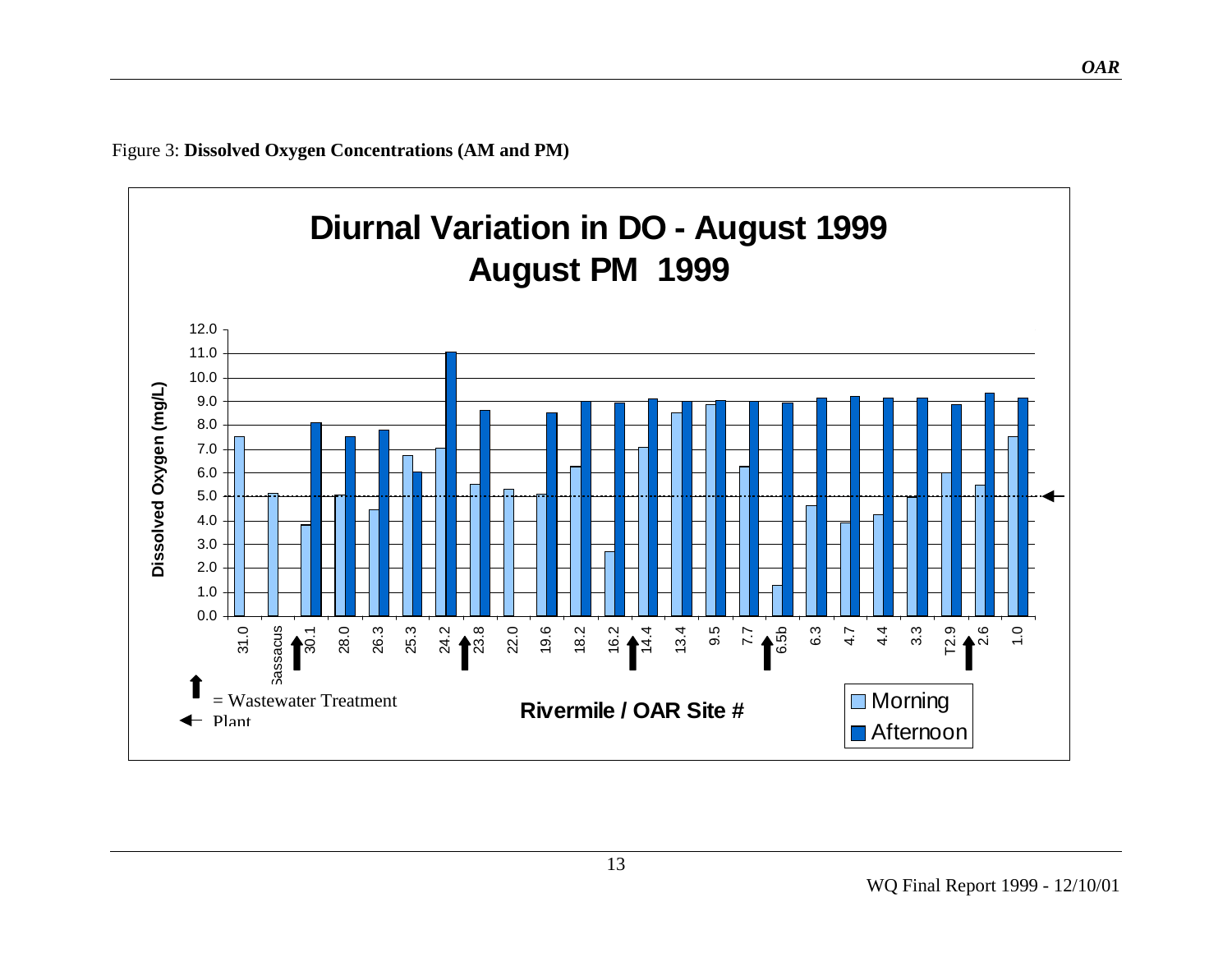Figure 4: **Diurnal Variation in DO and pH** 

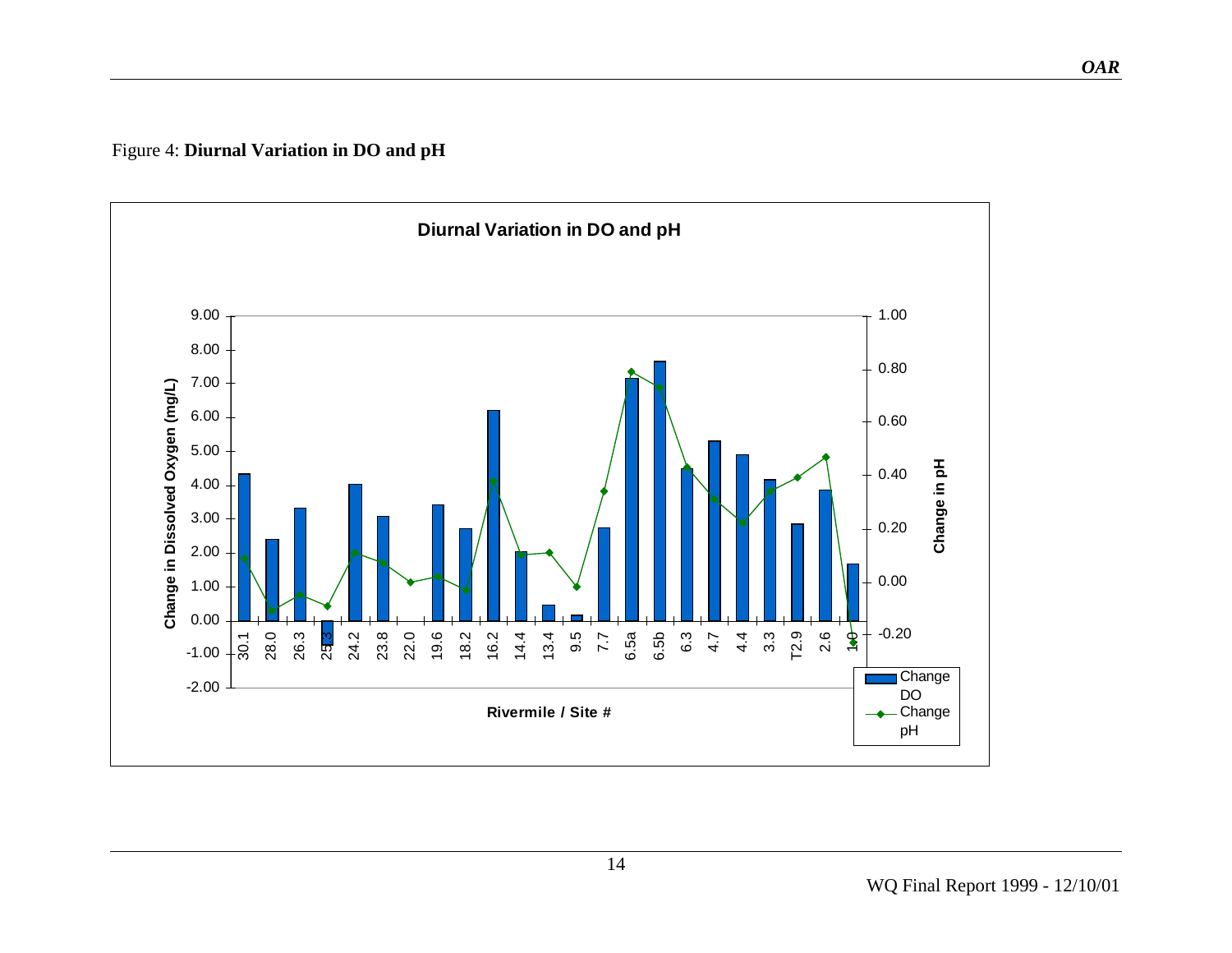#### *Nutrients:*

Summary statistics for nutrient and solids concentrations are in Table 5. Figures 5 - 8 of nutrient concentrations in August (morning) show typical distributions of the nutrients along the river. In general, nutrient concentrations were in eutrophic or hypereutrophic ranges and were higher in the upper reach of the river than in the lower reach. Nutrient concentrations at site 31.0 (Maynard St., Westborough) and T.2.9 on Nashoba Brook were generally in the mesotrophic range.

Concentrations of total phosphorus (which represents both the dissolved and particulate phosphorus in the water column) tended to be highest in the upper reaches of the river where dilution of the wastewater treatment plant effluent by baseflow was the least. All sites except 31.0 (Maynard St., Westborough) and T2.9 (Nashoba Brook) exceeded 0.075 mg/L total phosphorus, the phosphorus threshold for eutrophication of rivers, on all dates tested. Concentrations of ortho-phosphorus, which represents the available phosphorus in the water column, ranged from  $< 0.01 - 0.94$  mg/L along the river.

Nitrogen species concentrations were also high. Total nitrogen (TN, calculated as the sum of TKN and nitrates concentrations) concentrations were consistently  $\sim$ 3 - 7 times higher in the upper reach of the river than in the lower reach. Sites along the upper reach exceeded 1.5 mg/L, the TN threshold for eutrophication for both rivers and impoundments, on each date tested. In the lower reach the TN concentrations ranged from  $1.08 - 2.0$  mg/L. Nitrates ranged from  $2.6 - 4.0$  mg/L in the upper reach and  $0.50$  -0.94 mg/L in the lower reach. Ammonia concentrations ranged from 0.06 - 0.11 mg/L in the upper reach and 0.06 - 0.15 mg/L in the lower reach. Available nitrogen (the sum of nitrates and ammonia) represents the fraction of nitrogen readily available for uptake by plants. Available nitrogen ranged from 2.7 - 4.05 mg/L in the upper reach and 0.57 - 1.1 mg/L in the lower reach.

The lower concentrations of nitrogen and phosphorus species in the lower half of the river may be explained by two factors: the larger relative proportion of baseflow to effluent in the lower river, and nutrient uptake by plants. In the lower reach of the river the lowest average nitrates concentration was measured in July, during the height of the aquatic plant growing season, whereas the highest average concentration measured in that reach was in September. This suggests that, during the height of the growing season, nitrates were being taken up by actively growing macrophytes and algae.

Nitrogen:phosphorus ratios have been used as the basis for estimating which nutrients limit algal growth. Low Total N:P ratios (less than about 7:1) can indicate N limitation, while ratios greater than 10:1 can indicate phosphorus limitation. However, low Total N:P ratios are also seen hypereutrophic water bodies and are typically the result of high TP loads from point or nonpoint sources in the watershed rather than a shortage of nitrogen. TN:TP ratios ranged from 42.5 to 1.8. The ratio of available nitrogen:phosphorus ranged from 99.0 to 1.2.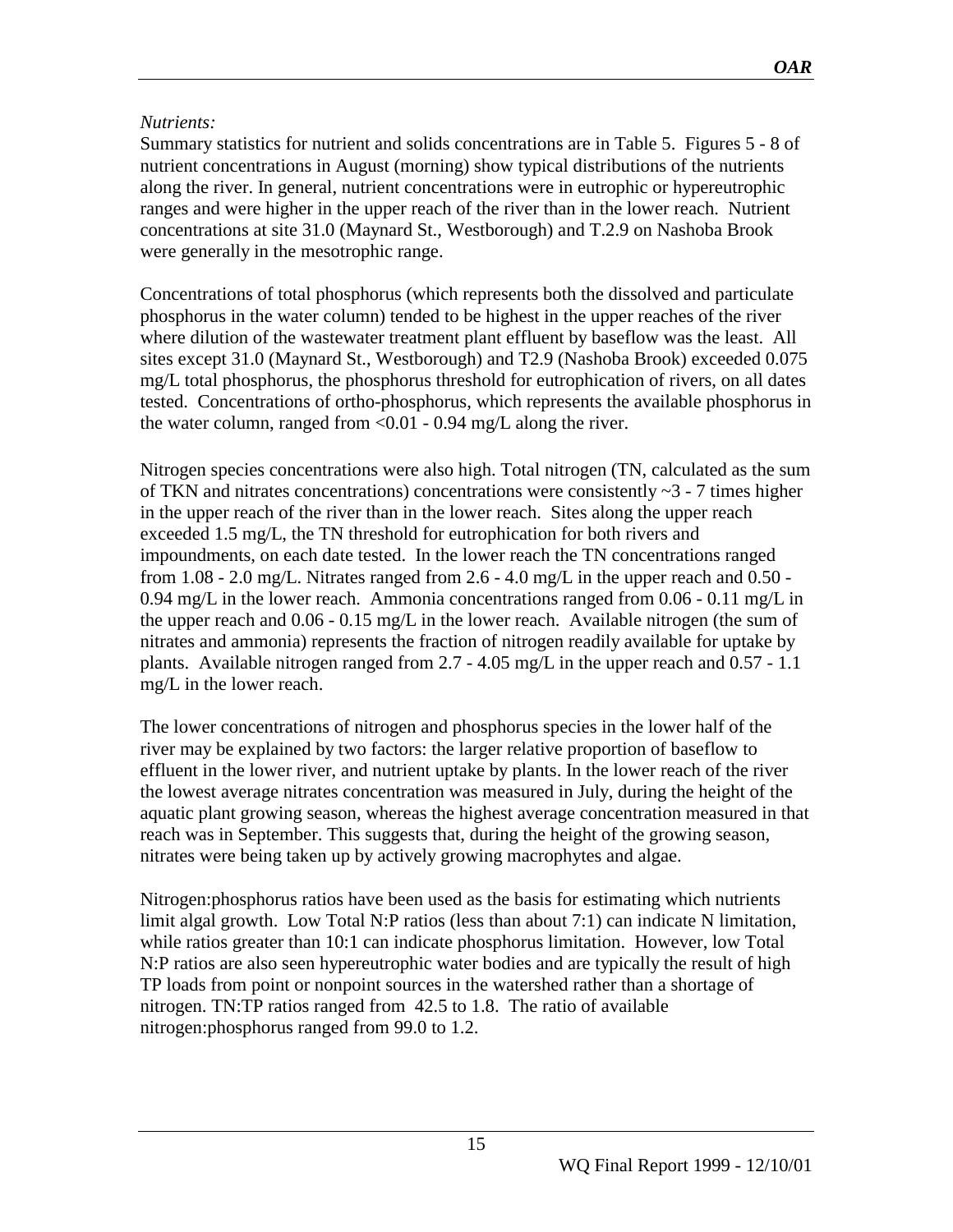Figure 5: Total Phosphorus



Figure 6: Total Nitrogen

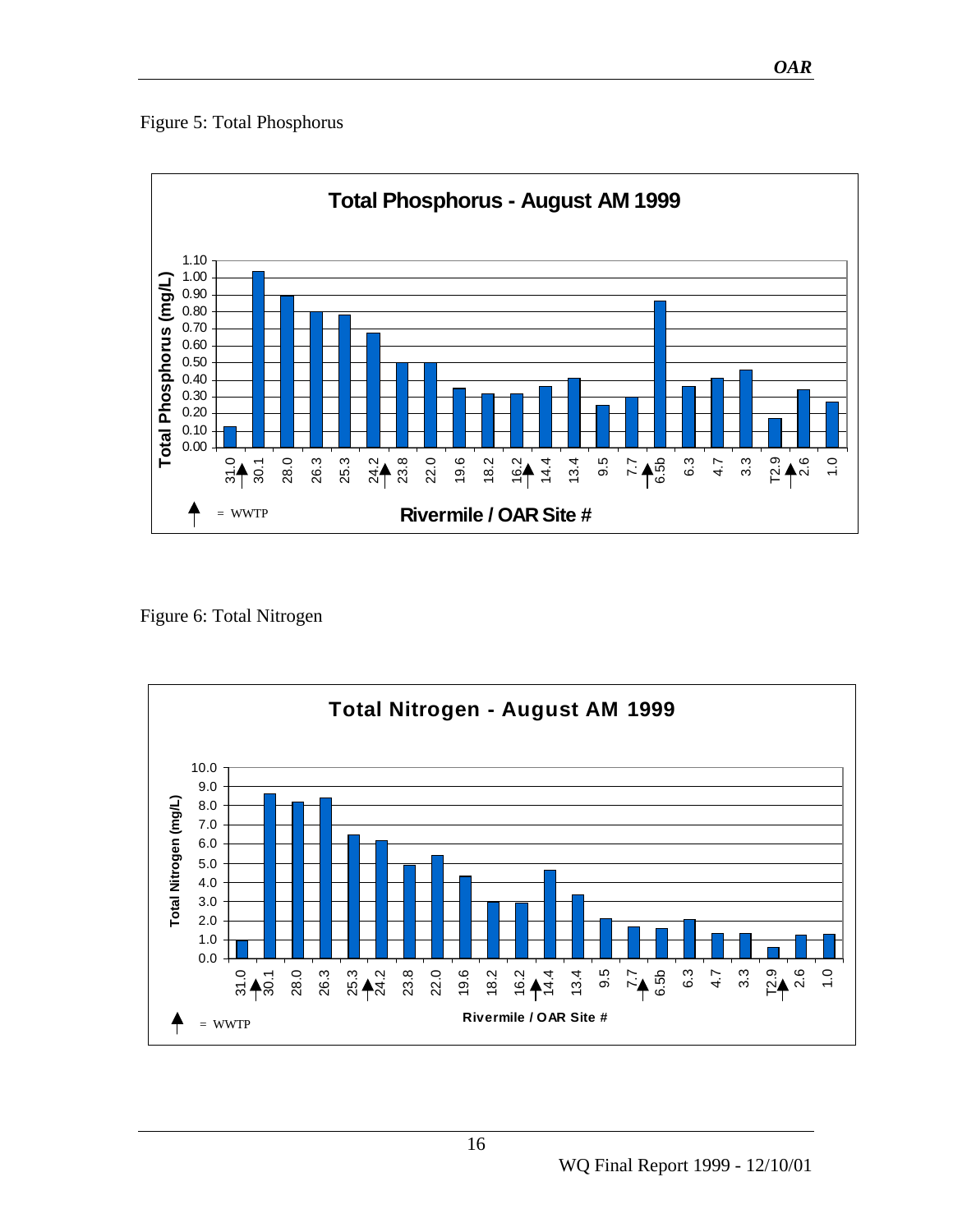#### Figure 7: Ortho-Phosphorus



Figure 8: Available Nitrogen

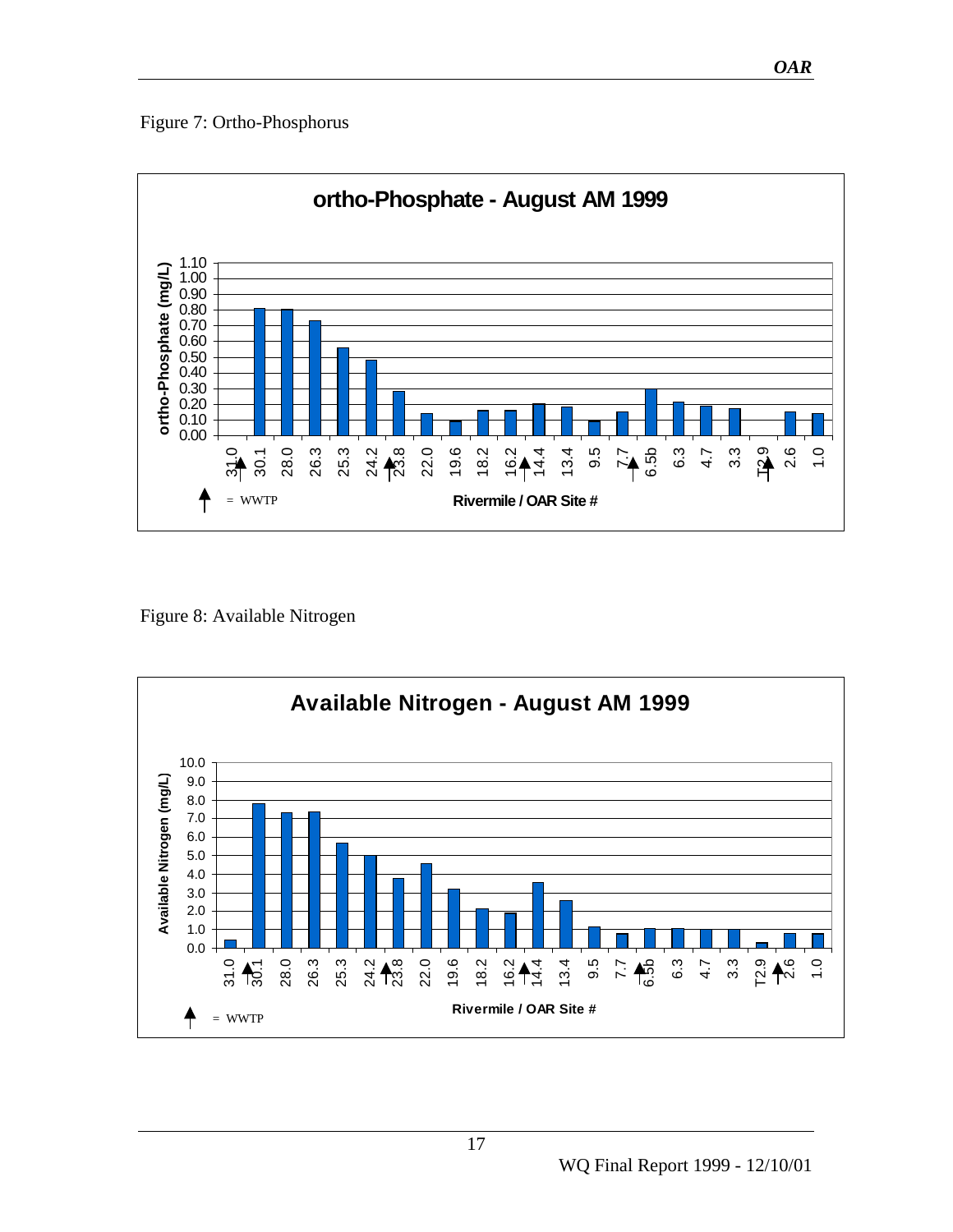#### *Depth Profiles (DO vs. depth):*

To assess conditions in a typical impoundment, dissolved oxygen, temperature, pH, conductivity and ORP measurements were taken at a series of depths in the Ben Smith Impoundment (between White Pond Rd., Stow, and Rte. 117, Maynard). All measurements were taken between 4 - 6 p.m. Figure 9 shows the sampling site locations; Figure 10 shows the dissolved oxygen concentrations at five sites on the impoundment.



Figure 9: Sampling Sites on the Ben Smith Impoundment

Both extremely high and extremely low dissolved oxygen concentrations, both of which damage fish habitat, were present in the impoundment. The highest DO concentrations were measured at Site 2, over a shallow sand bar with prolific rooted plant growth. DO concentrations at all depths at Site 2 were in excess of 200% saturation  $\left(\sim 8.0 \text{ mg/L}\right)$  is saturated at 25 °C). Dissolved oxygen concentrations in excess of 125% saturated are considered dangerous to fish. pH's in excess of the water quality standard (pH 8.3) were measured at sites 1, 2, and 3 and were generally associated with high photosynthetic activity/high DO concentrations. The lowest DO concentrations was measured at Site 4, near the Ben Smith dam, under 100% duckweed cover. DO concentrations at Sites 4 were < 5.0 mg/L below about 5 ft depth, and near the bottom DO concentrations were close to 0 mg/L. The duckweed was likely shading out growth of other aquatic plants below the surface, so that dissolve oxygen was not being replenished during the day. Thus, beneath the duckweed cover, the dominant influence on DO concentration was likely microbial uptake. The lower layers of this impoundment were likely anoxic for long periods during the summer.

DO concentrations were also measured each month at Site 6.5b (from the Old High St. bridge) in the Powdermill Impoundment, Maynard, at three depths (bottom, mid-depth, and top). Figure 11 shows dissolved oxygen concentrations in the impoundment. In July and August, morning DO concentrations in the whole water column were below 5.0 mg/L and the bottom layer was below 1.0 mg/L.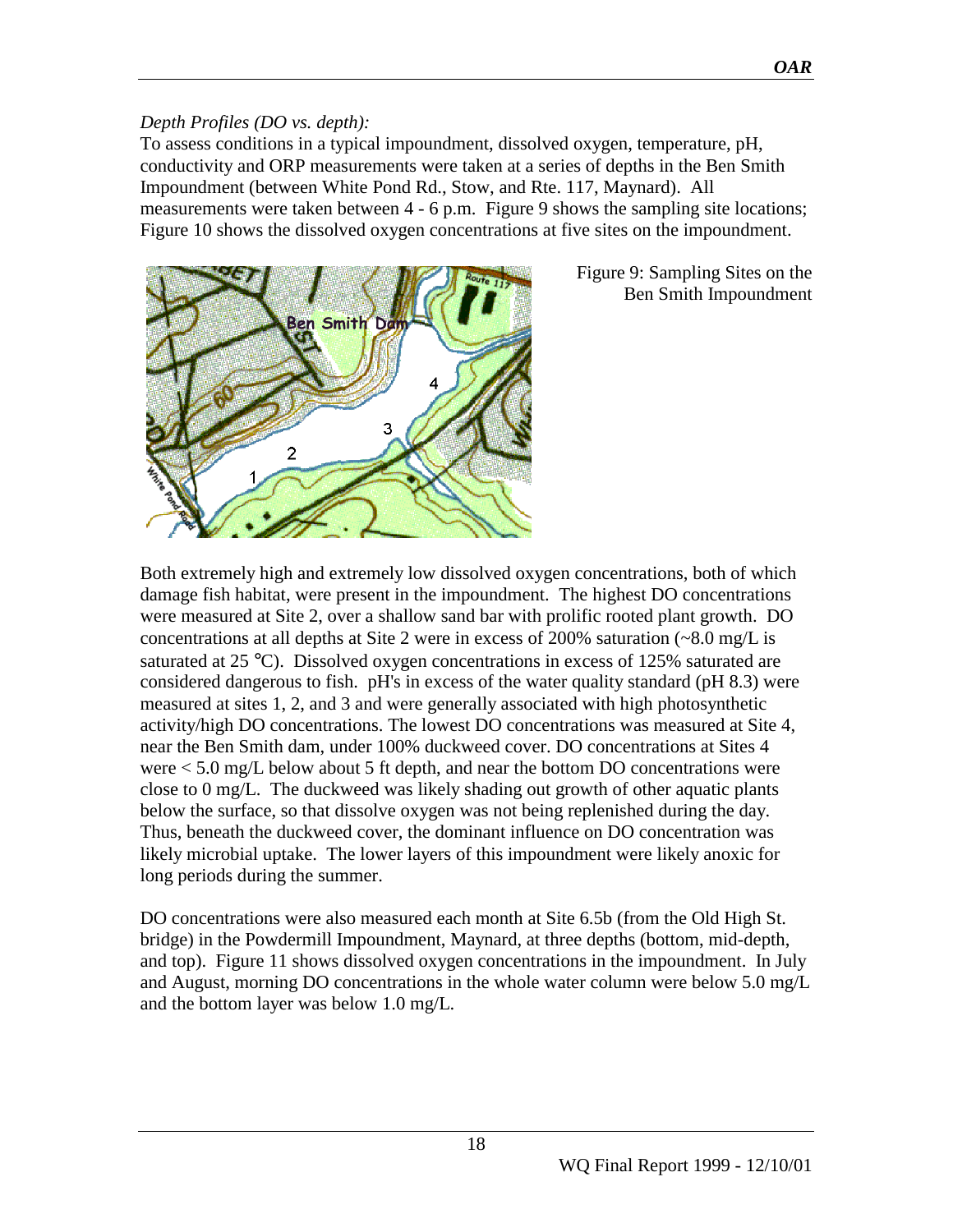

Figure 10: Dissolved Oxygen Concentrations - Ben Smith Impoundment

Figure 11: Dissoved Oxygen Concentrations - Powdermill Impoundment



*OAR*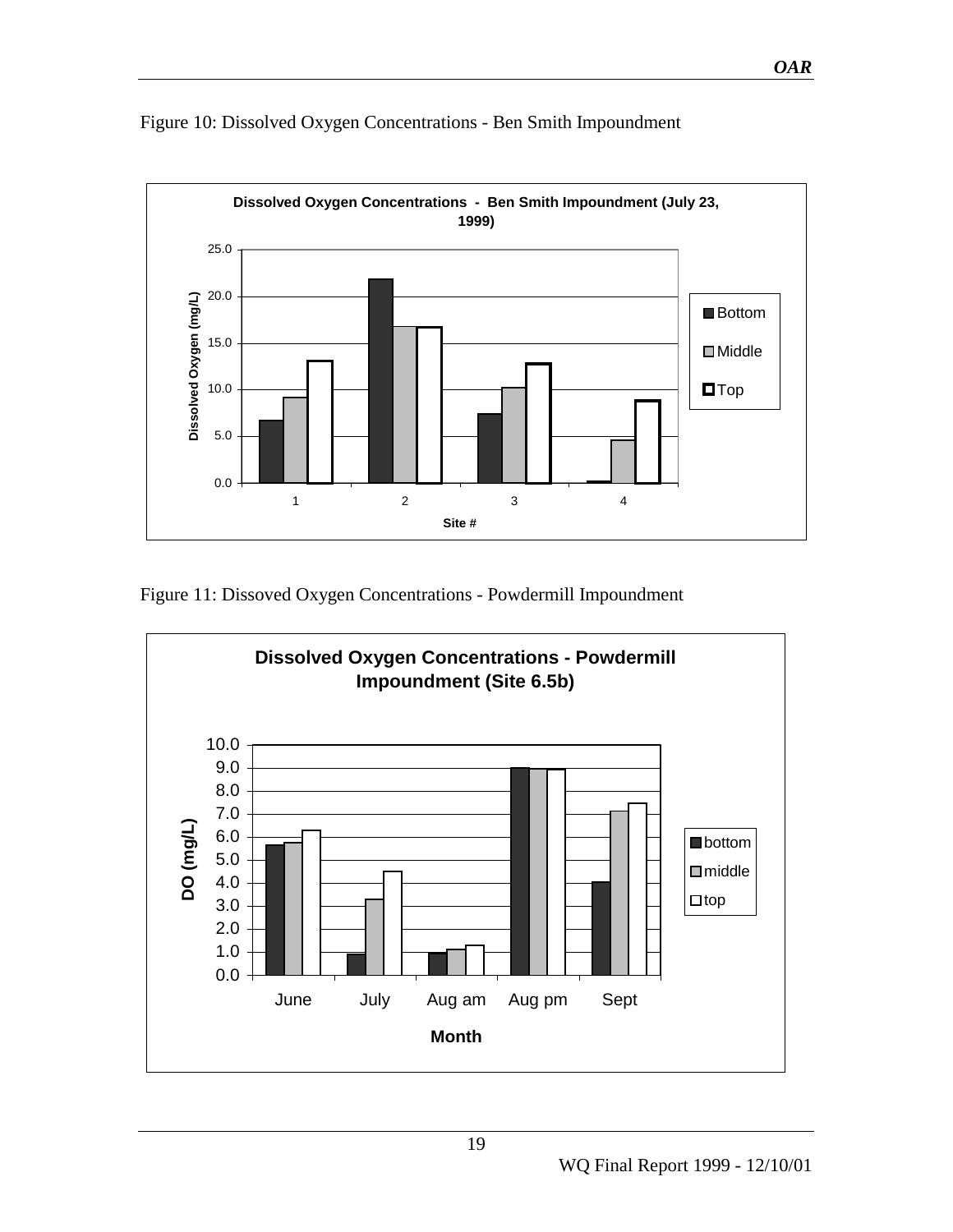#### **Conclusions**

The summer of 1999 probably provided worst case conditions for eutrophication in the river. In June, July and August flows in the river were at record lows according to the USGS gage measurements at Maynard. Low flows meant little dilution for the wastewater treatment plant effluents and thus high concentrations of nutrients. ENSR estimated that in July 80% of the streamflow at the Maynard gage was effluent. High nutrient concentrations, slow moving water, and warm temperatures combined to produce prolific macrophyte growth.

In general the highest nutrient concentrations were seen in the upper reaches of the river where there was little dilution of the wastewater treatment plant effluent, while low dissolved oxygen readings were observed all along the river. Both nitrogen and phosphorus concentrations were lower further down river; this is probably the effect of greater dilution by baseflow in the lower sections and uptake by macrophytes and algae. The greatest macrophyte growth was observed in the slow moving impoundments, with large mats of duckweed accumulating behind the dams. However, even in the lower, free flowing sections of the river (below the Powder Mill impoundment) floating duckweed and low dissolved oxygen levels were observed. Depth profiles of dissolved oxygen levels in the Ben Smith and Powdermill impoundments showed DO concentrations below 5.0mg/L at the bottom of the impoundments in July and August.

Large diurnal variations in dissolved oxygen concentrations were measured at sites all along the river in August. Large diurnal variations in dissolved oxygen are indicative of eutrophication and may be harmful to fish and aquatic organisms.

The data collected in the 2000 season will be used to continue building a baseline water quality record and to support OAR's program goals. The choice of model for the nutrient TMDL project is currently under discussion by DEP and the U.S. Army Corps of Engineers. As soon as a model is chosen, OAR will review the specific requirements of the model and the data being provided by ENSR to identify any data gaps. OAR's water quality program should be then tailored to provide additional information for TMDL nutrient modeling and to continue monitoring the river once management recommendations have been implemented.

Because nutrient concentrations are so high in the Assabet, control and remediation must be approached on multiple fronts: reduce both point and non-point nutrient inputs to the river, protect baseflow, and assess sediment conditions. A fishable, swimmable Assabet River would be a significant asset to the communities in its watershed.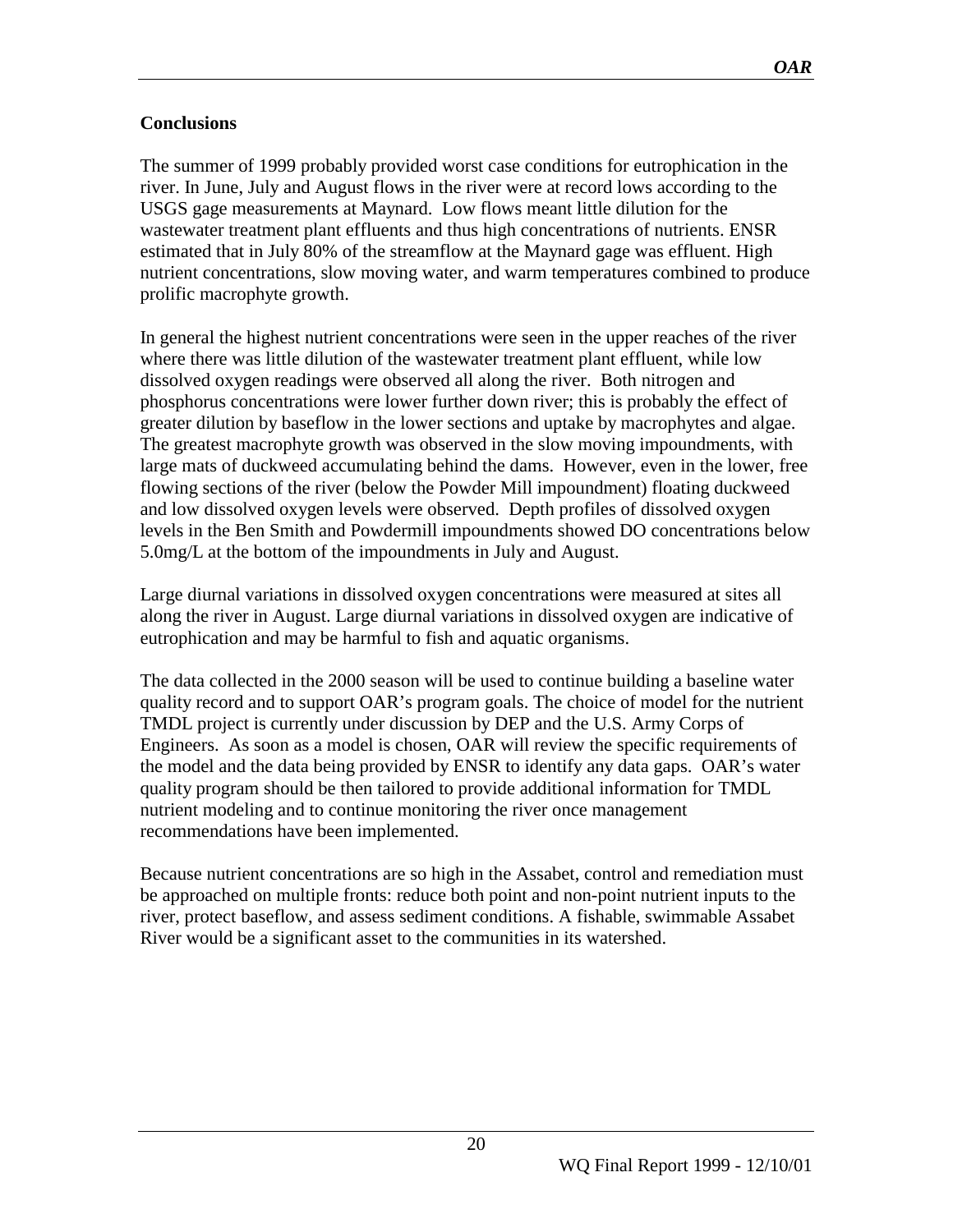#### **References**

American Public Health Association. 1995. Standard Methods for the Examination of Water and Wastewater, 19<sup>th</sup> Edition. American Public Health Association, American Water Works Association, Water Pollution Control Federation, Washington D.C., 1995.

Behar, Sharon. 1996. Testing the Waters: Chemical and Physical Vital Signs of a River. Kendall/Hunt Publishing Company.

ENSR. 1999. SuAsCo Watershed Phased TMDL Study: Assabet River Part One - Interim Report, Executive Summary. ENSR Corporation #9000-221-802, November 1999.

GEC. 1994. Final Water Resource Study: Sudbury, Assabet and Concord Rivers. Goldman Environmental Consultants, Inc. April 21, 1994.

MADEP. Surface Water Quality Standards. 314 CMR 4.0 Division of Water Pollution Control. May 1, 1998.

OAR. 2000. Quality Assurance Project Plan for the Volunteer Water Monitoring Program. Organization for the Assabet River. January 2000.

USEPA. 1983. Methods for Chemical Analysis of Water and Wastes. U.S. Environmental Protection Agency, Environmental Monitoring and Support Laboratory, Cincinnati. EPA-600/4-87-017. March 1983.

USEPA. 1999. Draft Nutrient Criteria Technical Guidance Manual: Rivers and Streams. EPA-822-D-99-003. September 1999.

USEPA. 2000. Nutrient Criteria Technical Guidance Manual: Lakes and Reservoirs. First Edition. EPA-822-B-00-001. April 2000.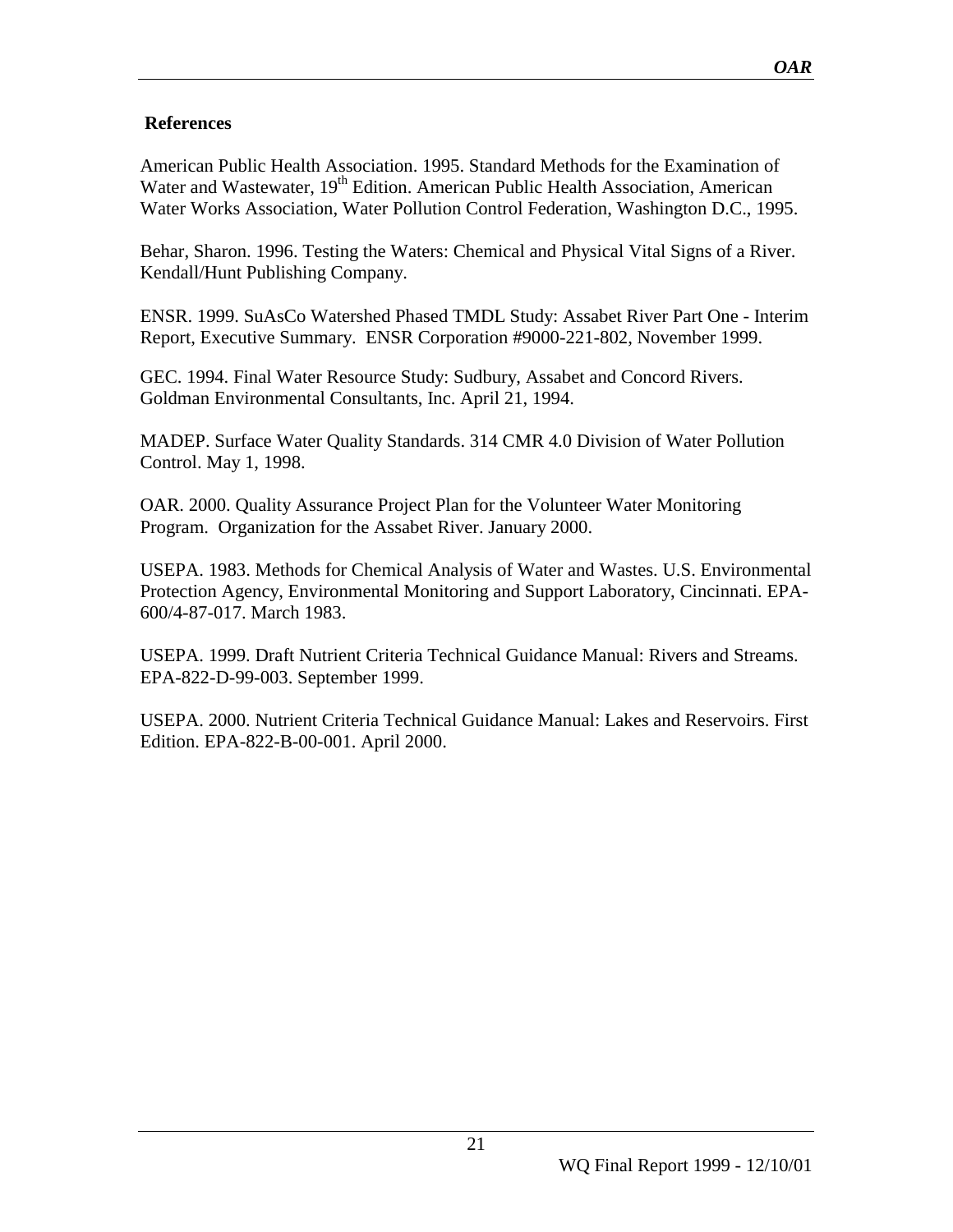#### **Glossary of Terms**

**Ammonia** (NH3): a form of nitrogen available to uptake by plants and microorganisms. Sources include the breakdown of organic nitrogen in sediments and untreated sewage. Other sources of ammonia include: fertilizer, home cleaning products and food processing. While ammonia can be readily utilized by plants, high concentrations of ammonia are directly toxic to aquatic life. A secondary effect of increased ammonia occurs when bacteria oxidize the  $NH<sub>3</sub>$  to  $NO<sub>3</sub>$ , a process called nitrification, consuming four atoms of oxygen for every atom of nitrogen converted. This process can dramatically lower dissolved oxygen in the water.

**Baseflow**: the flow of water from aquifers into the stream bed. In natural systems in New England baseflow makes up most of the river flow during the summer.

**Biochemical oxygen demand (BOD)**: oxygen required to break down organic matter and to oxidize reduced chemicals (in water or sewage). BOD provides a direct measure of the decomposition or oxidation processes in the water column. The more difficult-toperform **sediment oxygen demand (SOD)** test measures the decomposition processes in the sediments.

**Conductivity**: the ability of the water to conduct a charge, which increases with increasing concentrations of charged ions in the water. Conductivity is a rough indicator of pollutants, such as untreated waste, entering the stream.

**Dissolved Oxygen**: the presence of oxygen gas molecules (O2) in the water. The concentration of dissolved oxygen (DO) in the water column provides a direct indication of the water's ability to support aquatic life like fish and macroinvertebrates. Aquatic plants and bacteria in the sediments remove dissolved oxygen from the water when they respire (plants respire mainly at night). Therefore, the lowest dissolved oxygen concentrations of the day occur in the early in the morning. During the day plants add oxygen to the water column through photosynthesis. Both extreme (low or high) DO concentrations and large changes in DO concentrations over the day (diurnal variation) are damaging to the habitat.

**Eutrophic**: abundant in nutrients and having high rates of productivity frequently resulting in oxygen depletion below the surface layer.

**Mesotrophic**: having a nutrient loading resulting in moderate productivity.

**Nitrogen**: a major nutrient supporting plant growth. Nitrogen is measured in its various forms as **nitrate (NO3)**, **ammonia (NH3)**, and **total Kjeldahl nitrogen (TKN**). **Total nitrogen** is calculated as the sum of TKN and nitrates. **Available nitrogen**, calculated as the sum of nitrate and ammonia, gives a measure of the nitrogen readily available for absorption by plants. Once absorbed, nitrogen is incorporated into proteins, amino acids, nucleic acids, and other molecules. Although most aquatic plant growth in rivers is